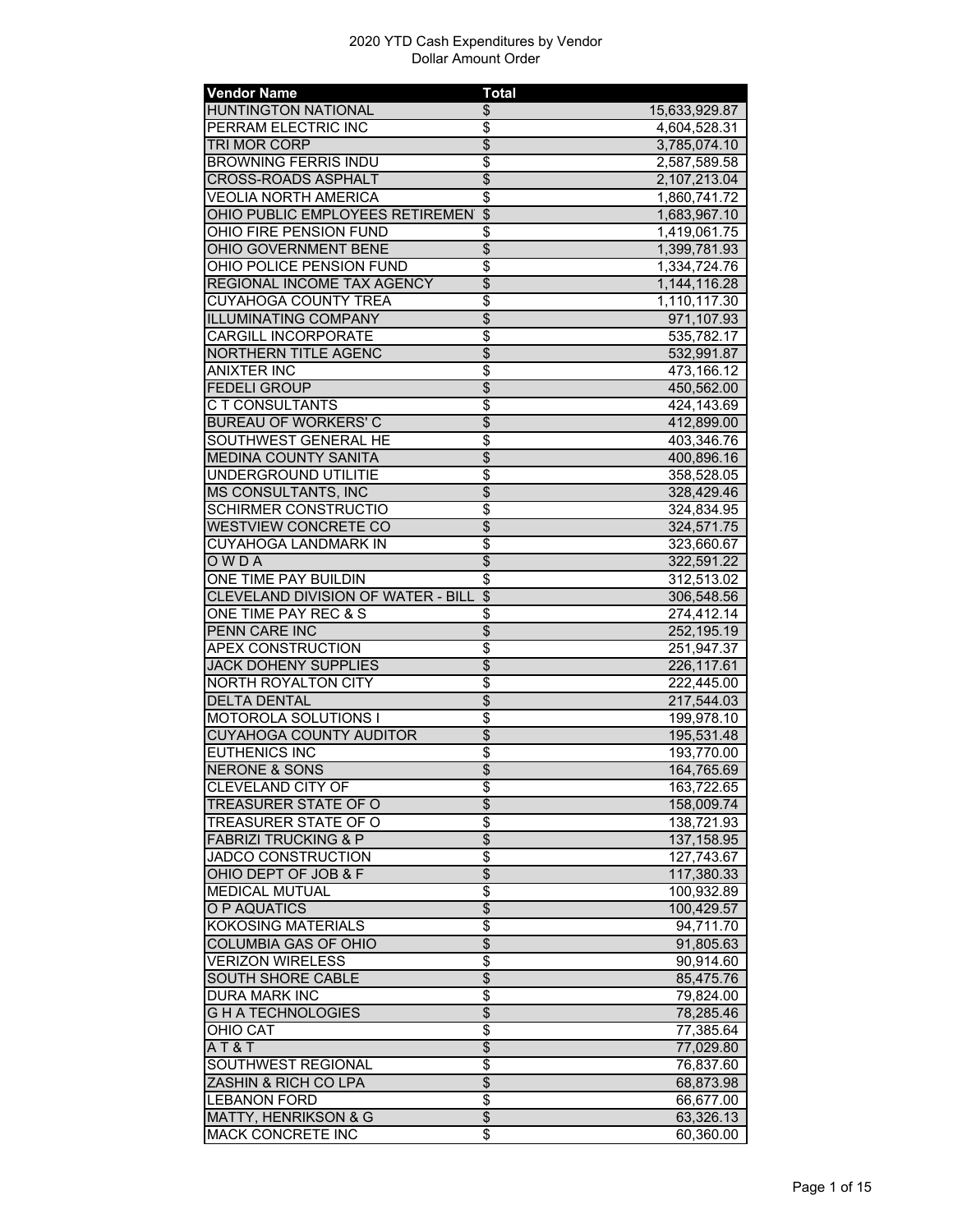| <b>KRONOS INC</b>               | \$                               | 59,982.01 |
|---------------------------------|----------------------------------|-----------|
| <b>SYLVESTER TRUCK &amp; TI</b> | \$                               | 59,819.55 |
| <b>ADLER TEAM SPORTS</b>        | \$                               | 59,638.00 |
| <b>SCHILL GROUNDS MANAG</b>     | \$                               | 55,368.49 |
| D L Z OHIO INC                  | $\overline{\$}$                  | 51,613.80 |
| <b>CODY CONCRETE COMPAN</b>     | $\overline{\$}$                  | 49,468.00 |
| <b>REILLY SWEEPING INC</b>      | $\overline{\$}$                  | 49,034.00 |
| 880 CONSTRUCTION COM            | \$                               | 48,872.00 |
| <b>NAPA OHIO INC</b>            | $\overline{\$}$                  | 48,803.39 |
| MEDINA SUPPLY COMPAN            | \$                               | 48,493.51 |
| <b>MONTROSE GROUP LLC</b>       | \$                               | 48.000.00 |
| <b>CHARTER ONE</b>              | \$                               | 47,824.05 |
| T A C COMPUTER INC.             | $\overline{\$}$                  |           |
|                                 |                                  | 47,750.76 |
| <b>KRZESINSKI ROBERT</b>        | $\overline{\$}$                  | 47,000.00 |
| <b>DAYLIGHT MEDICAL</b>         | $\overline{\$}$                  | 47,000.00 |
| <b>CINTAS CORPORATION #</b>     | $\overline{\$}$                  | 46,832.52 |
| <b>RON'S QUALITY CONSTR</b>     | $\overline{\$}$                  | 46,525.00 |
| <b>IMMIX TECHNOLOGY INC</b>     | \$                               | 46,381.65 |
| <b>GIBSON MACHINERY</b>         | \$                               | 45,482.17 |
| TEAMSTERS UNION                 | $\overline{\$}$                  | 45,479.50 |
| <b>TACTICAL PLANNING LL</b>     | $\overline{\$}$                  | 42,000.00 |
| <b>HALL PUBLIC SAFETY C</b>     | \$                               | 41,522.55 |
| BREWER-GARRETT CO               | $\overline{\$}$                  | 40,120.23 |
| <b>MEEDER PUBLIC FUNDS</b>      | \$                               | 40,106.90 |
| SUTTER O'CONNELL IOL            | \$                               | 40,000.00 |
| <b>K COMPANY INC</b>            | \$                               | 38,518.27 |
| <b>RIVER FLOORS INC</b>         | $\overline{\$}$                  | 38,459.06 |
| VIP ELECTRIC COMPA              | \$                               | 37,892.00 |
| <b>GENTILE RICHARD ELEC</b>     | $\overline{\$}$                  | 37,382.00 |
| <b>AMERICAN FINANCIAL</b>       | $\overline{\$}$                  | 35,892.80 |
| <b>CAMERON-ALLIE DEVEL</b>      | $\overline{\$}$                  | 35,728.06 |
| <b>TRUCK SERVICE INCORP</b>     | \$                               | 35,136.14 |
| <b>INDY EQUIPMENT &amp; SUP</b> | $\overline{\$}$                  | 34,942.81 |
| <b>MARKS CONSTRUCTION</b>       | \$                               | 34,402.50 |
| <b>M TECH COMPANY</b>           | $\overline{\$}$                  | 34,235.60 |
| <b>KENNEDY TECHNOLOGY L</b>     | \$                               | 33,920.28 |
| <b>JANI - KING OF CLEVE</b>     | $\overline{\$}$                  | 33,852.95 |
| <b>MURPHY TRACTOR &amp; EQU</b> |                                  |           |
|                                 | \$                               | 32,988.57 |
| <b>FRANKLIN MILLER INC</b>      | $\overline{\mathcal{L}}$         | 32,845.00 |
| <b>LIBERTY AUTO GROUP L</b>     | \$                               | 32,438.86 |
| <b>CENTRAL CONCRETE</b>         | Φ                                | 32,334.00 |
| <b>VALLEY FREIGHTLINER</b>      | \$                               | 31,084.66 |
| <b>TYLER TECHNOLOGIES I</b>     | \$                               | 30,433.61 |
| NATURES OWN SOURCE L            | \$                               | 30,100.85 |
| RELMEC MECHANICAL LL            | $\overline{\$}$                  | 30,096.50 |
| <b>SCHEMRICH BROS BUILD</b>     | \$                               | 30,042.97 |
| NORTHEAST LUBRICANTS            | \$                               | 29,227.83 |
| T M S ENGINEERS INC             | \$                               | 28,247.50 |
| <b>D J L MATERIAL &amp; SUP</b> | \$                               | 28,088.83 |
| <b>KEK SUPPLY INC</b>           | $\overline{\$}$                  | 27,592.67 |
| <b>ZUPKA JAMES G</b>            | \$                               | 26,810.00 |
| <b>RUSH TRUCK CENTERS O</b>     | $\overline{\mathfrak{s}}$        | 26,606.85 |
| FRATERNAL ORDER OF P            | \$                               | 26,555.76 |
| STATEWIDE FORD LINCO            | \$                               | 26,270.00 |
| <b>SIPKA JULIE K</b>            | $\overline{\$}$                  | 25,400.00 |
| KIMBALL - MIDWEST               | $\overline{\$}$                  | 24,953.99 |
|                                 | $\overline{\$}$                  | 24,864.06 |
| LOWE'S                          |                                  |           |
| STRONGSVILLE HEATING            | $\overline{\boldsymbol{\theta}}$ | 24,528.00 |
| FINLEY FIRE EQUIPMEN            | $\overline{\$}$                  | 24,423.11 |
| <b>COMPASS MINERALS AME</b>     | \$                               | 24,256.64 |
| <b>TRANSYLVANIA MOVERS</b>      | \$                               | 24,031.64 |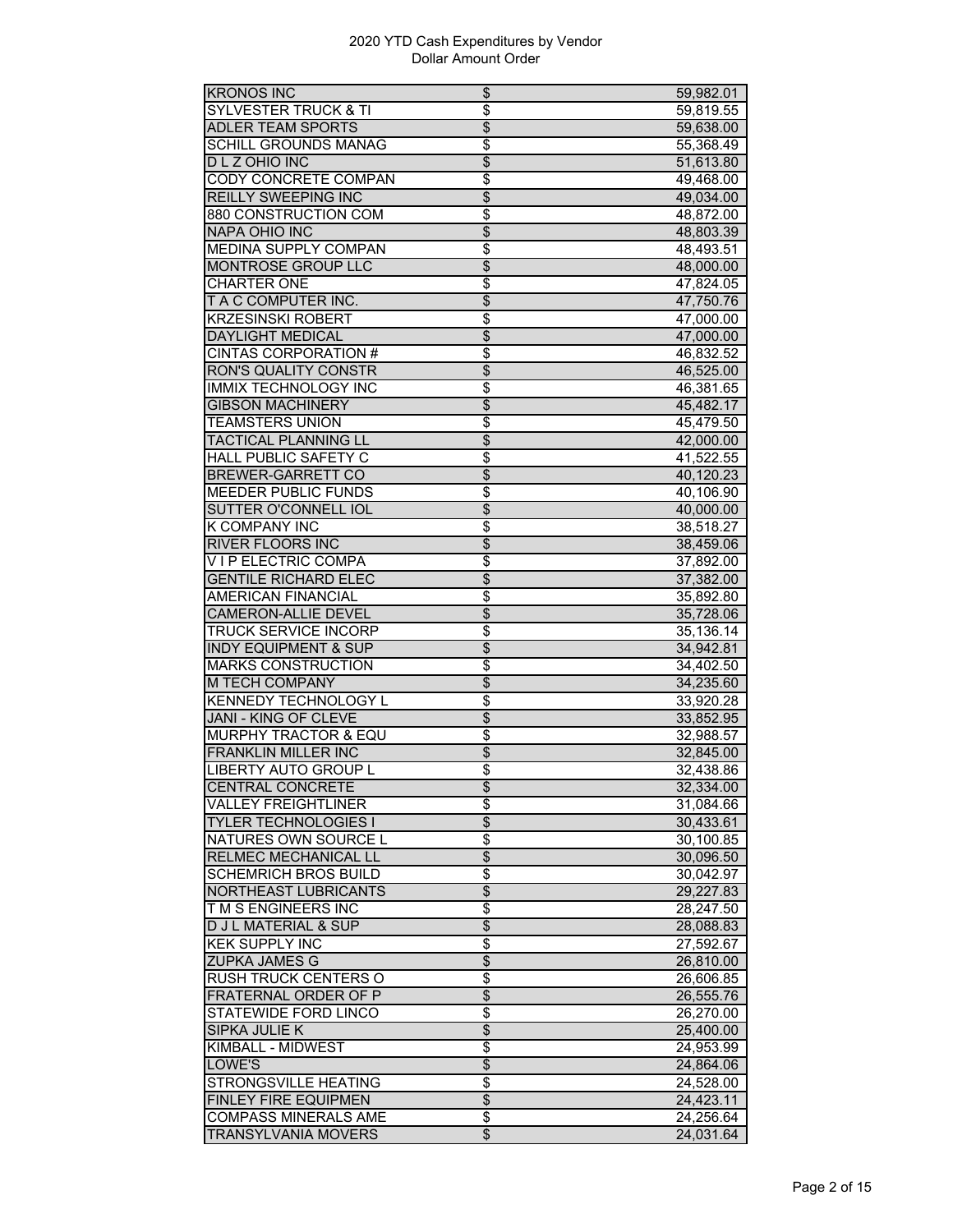| TRAVELERS                       | \$                               | 24,003.71               |
|---------------------------------|----------------------------------|-------------------------|
| <b>STONEWALL UNIFORM</b>        | $\overline{\$}$                  | 23,936.77               |
| MICROSHIELD360 LLC              | \$                               | 23,623.00               |
| V & C LTD                       | \$                               | 23,100.00               |
| <b>IDEMIA IDENTITY</b>          | \$                               | 22,569.00               |
| <b>STRYKER EMS EQUIPMEN</b>     | $\overline{\$}$                  | 22,534.44               |
| SOUTHWEST COUNCIL OF            | \$                               | 22,500.00               |
| <b>SOUTHEASTERN EQUIP</b>       | $\overline{\$}$                  | 22,319.68               |
| SPOONER CONSTRUCTION            | $\overline{\boldsymbol{\theta}}$ | 22,150.00               |
| <b>VANCE'S LAW ENFORCEM</b>     | $\overline{\$}$                  | 21,830.43               |
| <b>MADDEN BROS INC</b>          | \$                               | 21,400.00               |
| UNITED WAY SERVICES             | $\overline{\$}$                  | 20,860.20               |
| <b>SIXMO INC</b>                | \$                               | 20,172.50               |
| POST THE                        | $\overline{\$}$                  | 19,880.74               |
| NORTH ROYALTON POWER            | \$                               | 19,576.75               |
| <b>ADVANCED AIR SOLUTIO</b>     | $\overline{\$}$                  | 18,518.00               |
| SHORTAGE CONTROL INC            | $\overline{\$}$                  | 18,330.00               |
| W B MASON CO INC                | \$                               | 18,315.06               |
| AMAZON.COM LLC                  |                                  |                         |
|                                 | \$                               | 18,308.06               |
| <b>MATRIX TRUST COMPANY</b>     | $\overline{\$}$                  | 18,234.00               |
| <b>MERITECH</b>                 | $\overline{\$}$                  | $\overline{17}, 775.19$ |
| <b>SQUIRE PATTON BOGGS</b>      | $\overline{\$}$                  | 17,680.00               |
| STATEWIDE EMERGENCY             | \$                               | 17,676.04               |
| <b>RECORDS IMAGING SERV</b>     | $\overline{\$}$                  | 17,517.35               |
| <b>EMS MANAGEMENT &amp; CON</b> | \$                               | 17,514.15               |
| <b>GORDON FOOD SERVICE</b>      | $\overline{\$}$                  | 17,242.91               |
| PITNEY BOWES PURCHAS            | \$                               | 17,151.15               |
| DAVEY TREE EXPERT CO            | $\overline{\$}$                  | 17,115.00               |
| E & E FARMS INC                 | $\overline{\$}$                  | 16,950.00               |
| <b>MYGOV LLC</b>                | $\overline{\$}$                  | 16,560.00               |
| <b>FOWLER COMPANY</b>           | $\overline{\$}$                  | 16,519.78               |
| ADVANCE OHIO MEDIA L            | \$                               | 16,440.23               |
| <b>CONSTELLATION NEW EN</b>     | \$                               | 16,346.07               |
| <b>BUCKEYE CLEANING CEN</b>     | $\overline{\$}$                  | 16,231.34               |
| <b>INTERSTATE BATTERY O</b>     | \$                               | 16,079.11               |
| C D W GOVERNMENT                | \$                               | 15.864.56               |
| <b>ARBITER PAY TRUST AC</b>     | $\overline{\mathfrak{s}}$        | 15,804.00               |
| W W WILLIAMS COMPANY            | $\overline{\$}$                  | 15,686.91               |
| <b>HELMS ELECTRIC INC</b>       | \$                               | 15,615.93               |
| <b>LEXIPOL LLC</b>              | \$                               | 15,288.00               |
| <b>BUDGET BLINDS</b>            | \$                               | 15,241.00               |
| <b>APEX COMPANIES LLC</b>       | $\overline{\$}$                  | 15,057.27               |
| A B C EQUIPMENT RENT            | $\overline{\$}$                  | 15,006.96               |
| ABEL TRUCK & AUTOMOT            | $\overline{\$}$                  | 14,794.94               |
| <b>EMH&amp;T INC</b>            | $\overline{\$}$                  | 14,566.00               |
| <b>BOUND TREE MEDICAL L</b>     | $\overline{\$}$                  | 14,439.91               |
| STAPLES ADVANTAGE               | \$                               | 14,431.99               |
| TECHNOGYM USA                   | $\overline{\$}$                  | 14,309.76               |
| <b>CONSTRUCTION RESOURC</b>     | $\overline{\$}$                  |                         |
|                                 |                                  | 14,210.00               |
| <b>C C C COFFEE SERVICE</b>     | $\overline{\$}$                  | 14,135.94               |
| ONE TIME PAY MISC RE            | $\overline{\$}$                  | 14,094.92               |
| <b>ADDO SOLUTIONS</b>           | $\overline{\$}$                  | 13,814.15               |
| <b>CHAPTER 13 TRUSTEE</b>       | \$                               | 13,752.93               |
| PAUL DAVIS RESTORATI            | \$                               | 13,748.25               |
| <b>GPSTRACKIT.COM</b>           | \$                               | 13,674.30               |
| C & K INDUSTRIAL                | \$                               | 13,560.27               |
| EVOQUA WATER TECHNOL            | $\overline{\$}$                  | 13,503.00               |
| <b>OHIO BUSINESS MACHIN</b>     | $\overline{\$}$                  | 13,500.00               |
| <b>CUYAHOGA COUNTY MAYO</b>     | $\overline{\boldsymbol{\theta}}$ | 13,452.28               |
| <b>GRAINGER INC</b>             | $\overline{\mathcal{E}}$         | 12,898.02               |
| <b>BRUNSWICK AUTO MART</b>      | \$                               | 12,524.81               |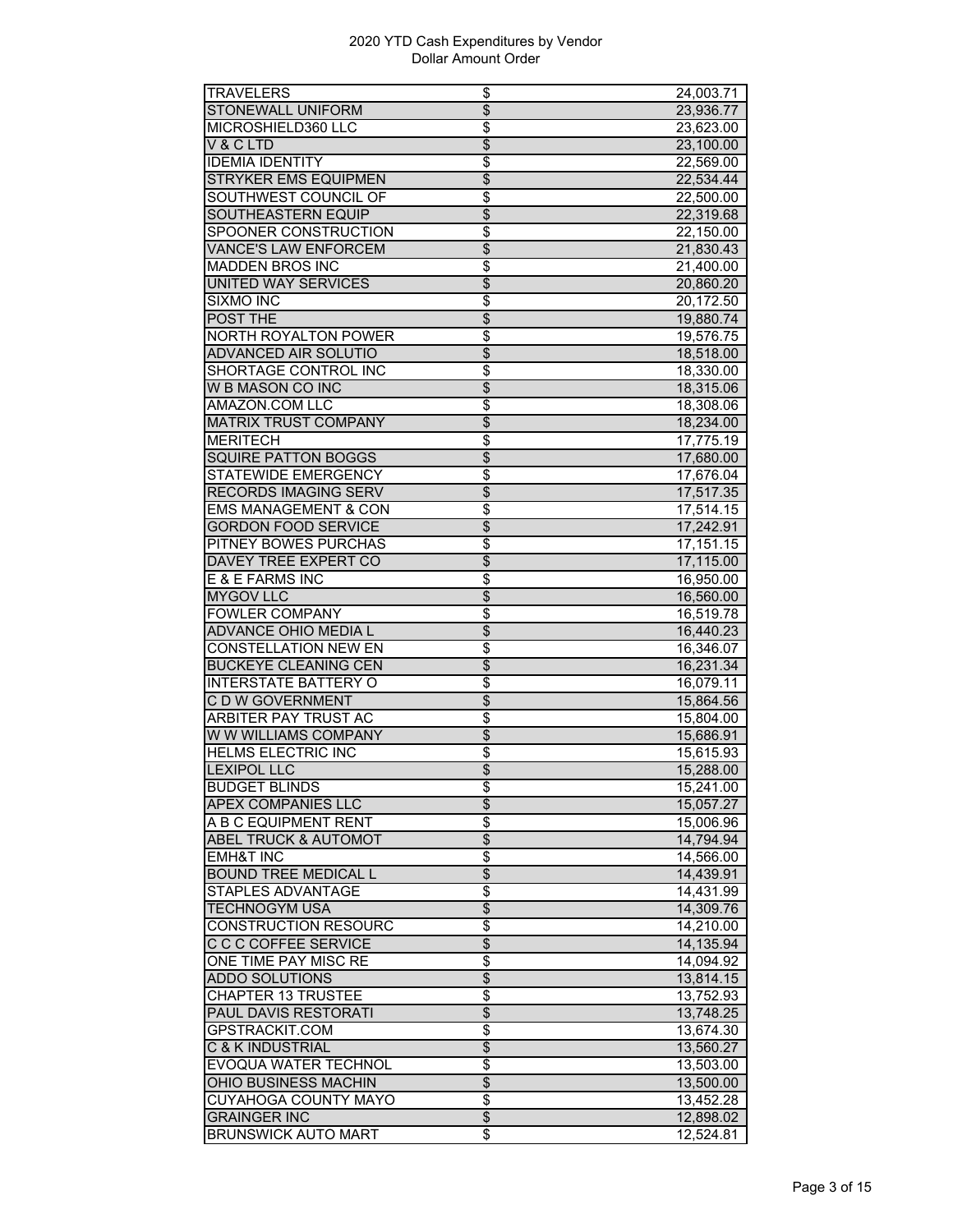| <b>COMPENSATION ANALYSI</b>         | \$                       | 12,500.00 |
|-------------------------------------|--------------------------|-----------|
| <b>LAMPION COMPANIES LL</b>         | \$                       | 12,274.78 |
| UNIVERSITY HOSPITALS                | \$                       | 12,049.00 |
| <b>BOVE JOSEPH JAMES</b>            | \$                       | 12,024.73 |
| <b>MAS FINANCIAL ADVISO</b>         | $\overline{\$}$          | 12,000.00 |
| <b>GUIDE STUDIO</b>                 | $\overline{\$}$          | 12,000.00 |
| <b>NATIONAL OFFICE SERV</b>         | \$                       | 11,764.63 |
| <b>AMAZON CAPITAL SERVI</b>         | \$                       | 11,682.54 |
| 925 OFFICE OUTFITTER                | $\overline{\$}$          | 11,603.76 |
| <b>ADVANTECH SERVICE &amp;</b>      | \$                       | 11,597.68 |
| <b>WALKER PROCESS EQUIP</b>         | \$                       | 11,500.00 |
| WOW! BUSINESS                       | \$                       | 11,319.39 |
| <b>FOUNDATION SOFTWARE</b>          | $\overline{\$}$          |           |
|                                     |                          | 11,290.86 |
| <b>ARTISTIC HOLIDAY DES</b>         | $\overline{\$}$          | 11,137.50 |
| <b>BUCKEYE PUMPS</b>                | $\overline{\$}$          | 11,127.00 |
| COMPMANAGEMENT                      | \$                       | 10,890.00 |
| <b>OHIO EDISON</b>                  | \$                       | 10,501.63 |
| <b>SCHAEFER PLUMBING</b>            | \$                       | 10,429.86 |
| <b>GREENLEAF GROUP</b>              | $\overline{\$}$          | 10,388.00 |
| <b>OHIO GUIDESTONE</b>              | $\overline{\$}$          | 10,294.13 |
| <b>EMERGENCY REPORTING</b>          | $\overline{\$}$          | 10,247.65 |
| <b>CLEVELAND TRAILER SA</b>         | \$                       | 10,188.00 |
| <b>GUARDIAN RFID</b>                | \$                       | 10,139.64 |
| WEST PAYMENT CENTER                 | \$                       | 9,928.43  |
| <b>BELENKY INC</b>                  | $\overline{\$}$          | 9,799.00  |
| E & L HEATING & AIR                 | \$                       | 9,780.33  |
| <b>AWNING COMPANY THE</b>           | $\overline{\$}$          | 9,690.00  |
| MUNICIPAL EMERGENCY                 | \$                       | 9,652.58  |
| <b>MICRO CENTER</b>                 | $\overline{\$}$          | 9,486.75  |
| AMERICAN BANKERS INS                | \$                       | 9,485.00  |
| <b>LIBERTY EQUIPMENT &amp;</b>      | \$                       | 9,368.80  |
| GEO-SCI, INC.                       | \$                       | 9,200.00  |
| A B C FIRE INC                      | $\overline{\$}$          | 9,131.05  |
| <b>B &amp; H PHOTO &amp; ELECTR</b> | \$                       | 9,042.31  |
| <b>CAR PARTS WAREHOUSE</b>          | $\overline{\$}$          | 8,965.06  |
| <b>GABLE ELEVATOR &amp; LIF</b>     | \$                       | 8,744.89  |
| <b>OHIO FIRE CHIEF'S AS</b>         | $\overline{\$}$          | 8,655.00  |
| <b>DISCOUNT DRAINAGE SU</b>         | \$                       |           |
|                                     |                          | 8,638.55  |
| <b>BARNES LABORATORIES</b>          | \$                       | 8,616.35  |
| CLEVELAND CLINIC FOU                | \$                       | 8,547.00  |
| <b>CORE &amp; MAIN LP</b>           | \$                       | 8,477.96  |
| <b>HOBART SERVICE</b>               | \$                       | 8,346.80  |
| <b>AZTEC STEEL</b>                  | $\overline{\$}$          | 8,177.30  |
| SOMMERS MOBILE LEASI                | \$                       | 8,000.00  |
| <b>FALLSWAY EQUIPMENT C</b>         | $\overline{\mathcal{L}}$ | 7,973.30  |
| ENZO'S CLEANING SOLU                | \$                       | 7,912.45  |
| PITNEY BOWES GLOBAL                 | \$                       | 7,883.52  |
| <b>SANSON COMPANY</b>               | \$                       | 7,782.45  |
| NOACA                               | \$                       | 7,734.00  |
| <b>LAWHON &amp; ASSOCIATES</b>      | \$                       | 7,547.19  |
| <b>AC ZAK DISTRIBUTORS</b>          | $\overline{\$}$          | 7,543.96  |
| TIME WARNER CABLE                   | \$                       | 7,531.05  |
| BLUE TO GOLD LLC                    | \$                       | 7,425.00  |
| EDWARDS LANDCLEARING                | \$                       | 7,275.00  |
| <b>CARAHSOFT TECHNOLOGY</b>         | \$                       | 7,261.46  |
| <b>BOMAR SOFT PLAYGROUN</b>         | $\overline{\$}$          | 7,200.00  |
| STRONGSVILLE EXCAVAT                | \$                       | 7,130.00  |
| <b>PRAXAIR DISTRIBUTION</b>         | \$                       | 7,120.40  |
| <b>GREAT LAKES CONSTRUC</b>         | $\overline{\mathcal{L}}$ |           |
|                                     |                          | 7,100.00  |
| HOME DEPOT                          | \$                       | 6,937.06  |
| <b>CENTURY EQUIPMENT</b>            | $\overline{\mathcal{L}}$ | 6,890.90  |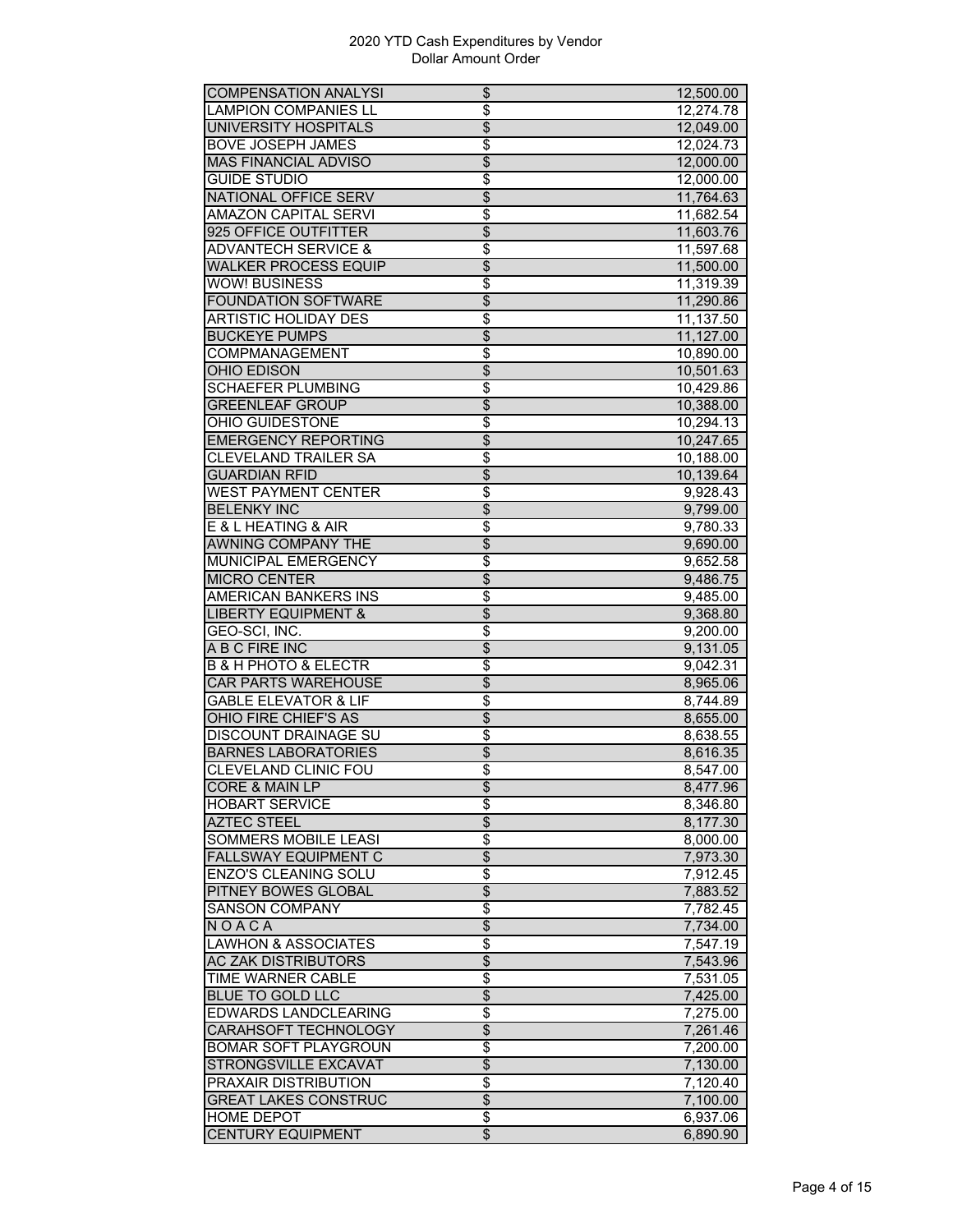| PRINTINGFORLESS.COM             | \$                               | 6,871.83 |
|---------------------------------|----------------------------------|----------|
| <b>EXCEL K-9 SERVICES I</b>     | $\overline{\$}$                  | 6,832.95 |
| <b>LAW ENFORCEMENT FOUN</b>     | \$                               | 6,800.00 |
| <b>CLEVELAND CAVALIERS</b>      | \$                               | 6,756.00 |
| <b>B &amp; C COMMUNICATIONS</b> | \$                               | 6,691.96 |
| <b>GROENEVELD</b>               | $\overline{\$}$                  | 6,676.72 |
| W L EXCAVATING                  | \$                               | 6,600.00 |
| <b>CUSTOM COLOR AND COL</b>     | $\overline{\$}$                  | 6,554.02 |
| <b>WELLS FARGO FINANCIA</b>     | $\overline{\boldsymbol{\theta}}$ | 6,510.47 |
| <b>CUYAHOGA COUNTY BOAR</b>     | $\overline{\$}$                  | 6,491.00 |
| RUSTY OAK NURSERY LT            | \$                               | 6,469.00 |
| <b>GEYER PAINTING INC</b>       | $\overline{\$}$                  | 6,425.00 |
| <b>ACTION DOOR SERVICE</b>      | \$                               |          |
|                                 | $\overline{\$}$                  | 6,394.45 |
| <b>AMERICAN FIRE-SORGI</b>      |                                  | 6,375.00 |
| LEFF ELECTRIC COMPAN            | \$                               | 6,362.55 |
| <b>OSBURN ASSOCIATES IN</b>     | $\overline{\$}$                  | 6,353.56 |
| SUBCARRIER COMMUNICA            | \$                               | 6,292.73 |
| <b>T2 UES INC</b>               | \$                               | 6,202.36 |
| OHIO STREAM PRESERVA            | \$                               | 6,171.39 |
| WEBER JOSEPH L.                 | $\overline{\$}$                  | 6,060.00 |
| <b>IHEART MEDIA</b>             | $\overline{\$}$                  | 6,000.00 |
| A R I PHOENIX                   | $\overline{\$}$                  | 5,995.48 |
| <b>HZWENVIRONMENTAL</b>         | $\overline{\$}$                  | 5,995.00 |
| <b>C B GRAPHICS LLC</b>         | $\overline{\$}$                  | 5,960.00 |
| <b>MILLER &amp; COMPANY</b>     | \$                               | 5,959.00 |
| ADVIZEX TECHNOLOGIES            | $\overline{\$}$                  | 5,905.56 |
| SHUTTLER'S UNIFORM,             | $\overline{\$}$                  | 5,880.00 |
| <b>PRADCO</b>                   | $\overline{\$}$                  | 5,760.00 |
| <b>FIRST CHOICE TREE WO</b>     | $\overline{\$}$                  | 5,750.00 |
| E J USA INC                     | $\overline{\$}$                  | 5,610.36 |
| <b>BLUE RIBBON MEATS</b>        | \$                               | 5,594.81 |
| <b>EXCEL FLUID GROUP</b>        | \$                               | 5,523.00 |
| <b>CUYAHOGA SOIL &amp; WATE</b> | \$                               | 5,500.00 |
| FELTOON ARNOLD J                | $\overline{\$}$                  | 5,500.00 |
| <b>NORTHERN HASEROT</b>         | \$                               | 5,475.83 |
| P M GRAPHICS                    | \$                               | 5,454.10 |
| <b>PREMIER TRUCK PARTS</b>      | $\overline{\mathfrak{s}}$        | 5,442.76 |
| <b>BOB HUGHES INC</b>           | $\overline{\$}$                  | 5,418.00 |
| STEPHEN CAMPBELL ASS            | \$                               | 5,400.00 |
| <b>TRUSTWAVE</b>                |                                  |          |
|                                 | \$                               | 5,250.00 |
| STERLING DISTRIBUTIO            | \$                               | 5,217.17 |
| PEARL ROAD AUTO WASH            | $\overline{\mathcal{L}}$         | 5,080.44 |
| <b>SACS CONSULTING INC</b>      | \$                               | 4,990.00 |
| AMERICAN MESSAGING              | $\overline{\$}$                  | 4,978.95 |
| NIDA DEAN                       | $\overline{\$}$                  | 4,957.41 |
| <b>ENVIRONMENTAL SYSTEM</b>     | $\overline{\mathcal{L}}$         | 4,950.00 |
| <b>HEMASOURCE INC</b>           | \$                               | 4,870.40 |
| MACK INDUSTRIES INC             | $\overline{\$}$                  | 4,852.00 |
| MUSTANG WRESTLING CL            | $\overline{\$}$                  | 4,763.00 |
| <b>GC MEDICAL EQUIPMENT</b>     | $\overline{\$}$                  | 4,760.09 |
| <b>COSTAR REALTY INFORM</b>     | $\overline{\boldsymbol{\theta}}$ | 4,740.00 |
| <b>UNIQUE PAVING MATERI</b>     | $\overline{\$}$                  | 4,727.80 |
| FREMONT AUTO PARTS              | \$                               | 4,680.00 |
| NET ELECTRIC LLC                | \$                               | 4,577.40 |
| <b>TRICO OXYGEN CO. INC</b>     | \$                               | 4,539.85 |
| R S JENNY CONSTRUCTI            | \$                               | 4,515.00 |
| WESTFIELD FLOOD INSU            | \$                               | 4,515.00 |
| <b>CONTECH ENGINEER SOL</b>     | $\overline{\$}$                  | 4,508.50 |
| <b>BUCKHOLZ CALDWELL</b>        | $\overline{\boldsymbol{\theta}}$ | 4,500.00 |
| OHIO MAYORS ALLIANCE            | $\overline{\mathcal{E}}$         | 4,500.00 |
| DRANE WALTER H                  | \$                               | 4,488.90 |
|                                 |                                  |          |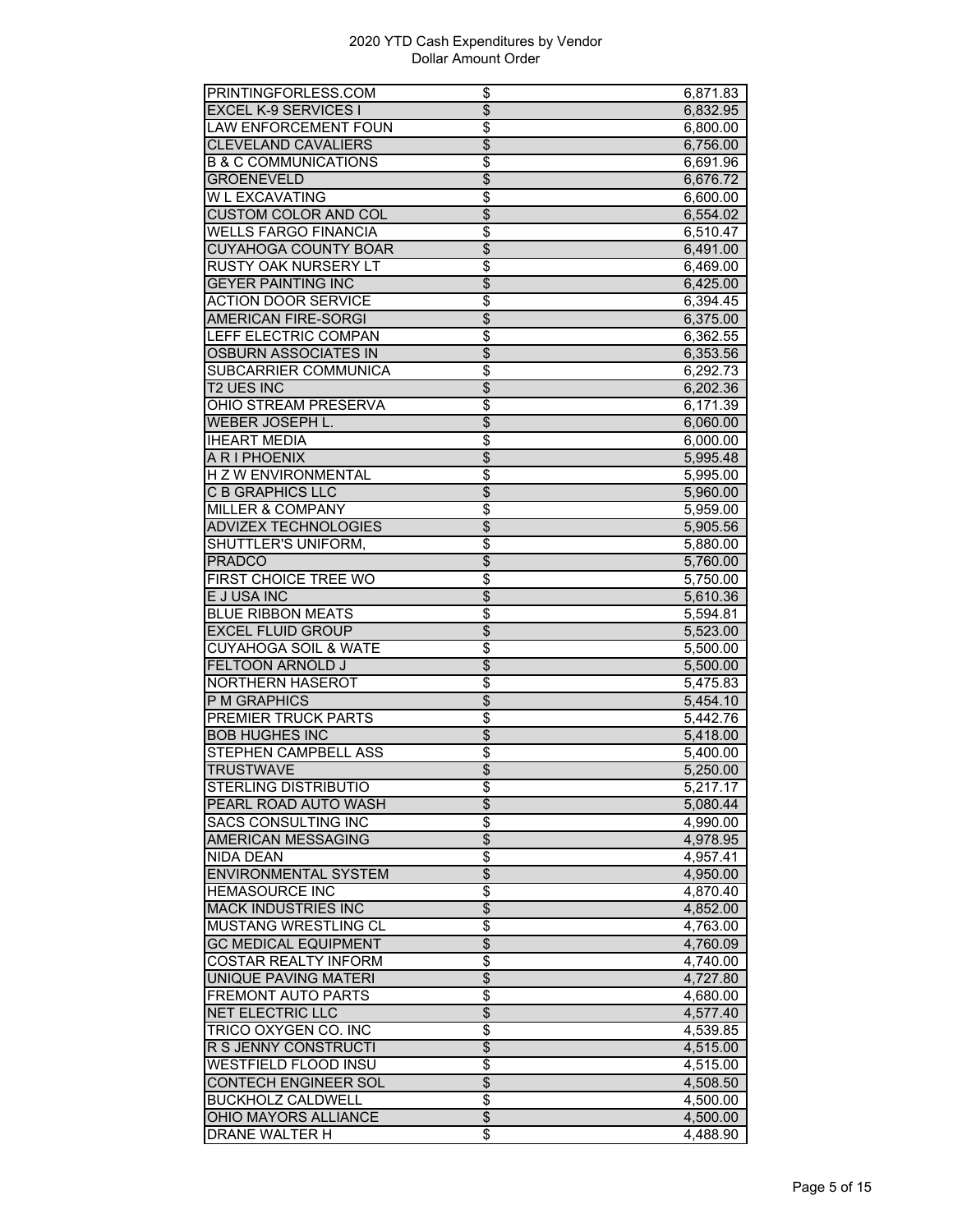| <b>QUALITY TROPHIES &amp; A</b> | \$                       | 4,422.25 |
|---------------------------------|--------------------------|----------|
| <b>IRONHAWK INDUSTRIAL</b>      | \$                       | 4,296.17 |
| <b>GENTRY MAREENA</b>           | \$                       | 4,273.20 |
| PURE WATER TECHNOLOG            | \$                       | 4,256.10 |
| <b>CINCINNATI FLOOR</b>         | $\overline{\$}$          | 4,180.00 |
| <b>GLOBAL SOFTBALL LEAG</b>     | $\overline{\$}$          | 4,105.00 |
| <b>ZEP MANUFACTURING CO</b>     | $\overline{\$}$          | 4,004.07 |
| <b>JOSHEN PAPER AND PAC</b>     | \$                       | 3,940.51 |
| <b>BIALOSKY CLEVELAND</b>       | $\overline{\$}$          | 3,902.25 |
| <b>ALPHAGRAPHICS</b>            | \$                       | 3,894.55 |
| REVLOCAL LLC                    | \$                       | 3,887.00 |
| <b>SUMMIT PSYCHOLOGICAL</b>     | \$                       | 3,850.00 |
| <b>PRECISION FITNESS RE</b>     | $\overline{\$}$          |          |
|                                 |                          | 3,842.10 |
| <b>DLT SOLUTIONS LLC</b>        | $\overline{\$}$          | 3,794.25 |
| <b>ARIS COMPANY</b>             | $\overline{\$}$          | 3,787.60 |
| <b>NUNCHI GROUP</b>             | $\overline{\$}$          | 3,750.00 |
| <b>BONEFISH SYSTEMS LLC</b>     | $\overline{\$}$          | 3,710.00 |
| <b>INTERSTATE SAFETY &amp;</b>  | \$                       | 3,690.00 |
| <b>POSTMASTER</b>               | \$                       | 3,587.78 |
| <b>J K L TOURS LLC</b>          | $\overline{\$}$          | 3,570.00 |
| <b>SHERWIN WILLIAMS</b>         | $\overline{\$}$          | 3,568.77 |
| <b>1ST AYD CORPORATION</b>      | \$                       | 3,534.13 |
| PROJECTOR SCREEN STO            | $\overline{\$}$          | 3,533.00 |
| <b>BERTS TREE SERVICE</b>       | \$                       | 3,500.00 |
| PEAK SOFTWARE SYSTEM            | \$                       | 3,470.00 |
| <b>GENERAL PEST</b>             | \$                       | 3,454.50 |
| <b>SPA PARTNERS</b>             | $\overline{\$}$          | 3,452.36 |
| CUYAHOGA COUNTY TREA            | \$                       | 3,452.08 |
| <b>HOWARDS LAWN CARE</b>        | $\overline{\$}$          | 3,433.75 |
| <b>RAL COMMUNICATIONS C</b>     | $\overline{\$}$          | 3,414.10 |
| <b>MARIA GARDENS, INC</b>       | $\overline{\$}$          | 3,397.10 |
| <b>BRUNSWICK AUTO &amp; TRU</b> | \$                       | 3,384.07 |
| <b>MIDWEST SCIENTIFIC I</b>     | $\overline{\$}$          |          |
|                                 |                          | 3,375.00 |
| <b>BEST EQUIPMENT</b>           | \$                       | 3,365.81 |
| <b>SCANNER EXPERTS</b>          | $\overline{\$}$          | 3,353.68 |
| SUMMERS RUBBER CO IN            | \$                       | 3,348.18 |
| <b>ADVANCED SECURITY AL</b>     | $\overline{\$}$          | 3,297.00 |
| <b>AMERICAN RED CROSS</b>       | \$                       | 3,269.56 |
| <b>CARTWRIGHT TREE SERV</b>     | $\overline{\mathcal{L}}$ | 3,250.00 |
| SITE LOCATION PARTNE            | \$                       | 3,250.00 |
| PATH MASTER INC                 | $\overline{\$}$          | 3,115.00 |
| PROGRESS SOFTWARE CO            | \$                       | 3,115.00 |
| PREZ SALES                      | $\overline{\$}$          | 3,085.30 |
| <b>BAKER VEHICLE SYSTEM</b>     | \$                       | 3,075.20 |
| <b>GENERAL CRANE RENTAL</b>     | $\overline{\$}$          | 3,075.00 |
| <b>ARTISTIC CARPET WARE</b>     | \$                       | 3,062.00 |
| <b>CONTINUED CARE</b>           | \$                       | 3,046.02 |
| <b>EXCELL ALISE</b>             | \$                       | 3,043.35 |
| <b>ALADTEC INC</b>              | \$                       | 2,995.00 |
| <b>KIRBY MARY LEA</b>           | $\overline{\$}$          | 2,975.00 |
| C V S/PHARMACY #4300            | \$                       | 2,959.35 |
| <b>PANDA PROMOTIONS</b>         | \$                       | 2,938.10 |
| HIGH TECH POOLS, INC.           | \$                       | 2,891.50 |
|                                 |                          |          |
| <b>NEALE CALLIE</b>             | \$                       | 2,880.00 |
| <b>EVANS KENNETH D</b>          | \$                       | 2,860.00 |
| <b>RUSNOV APPRAISALS</b>        | $\overline{\$}$          | 2,860.00 |
| <b>HOULE DAVID</b>              | \$                       | 2,860.00 |
| <b>ACTIVE911 INC</b>            | \$                       | 2,758.00 |
| TRI-S CONTROLS INC              | $\overline{\$}$          | 2,719.50 |
| <b>KLYN NURSERIES INC</b>       | \$                       | 2,713.00 |
| <b>CREATIVE PRODUCT SOU</b>     | \$                       | 2,711.00 |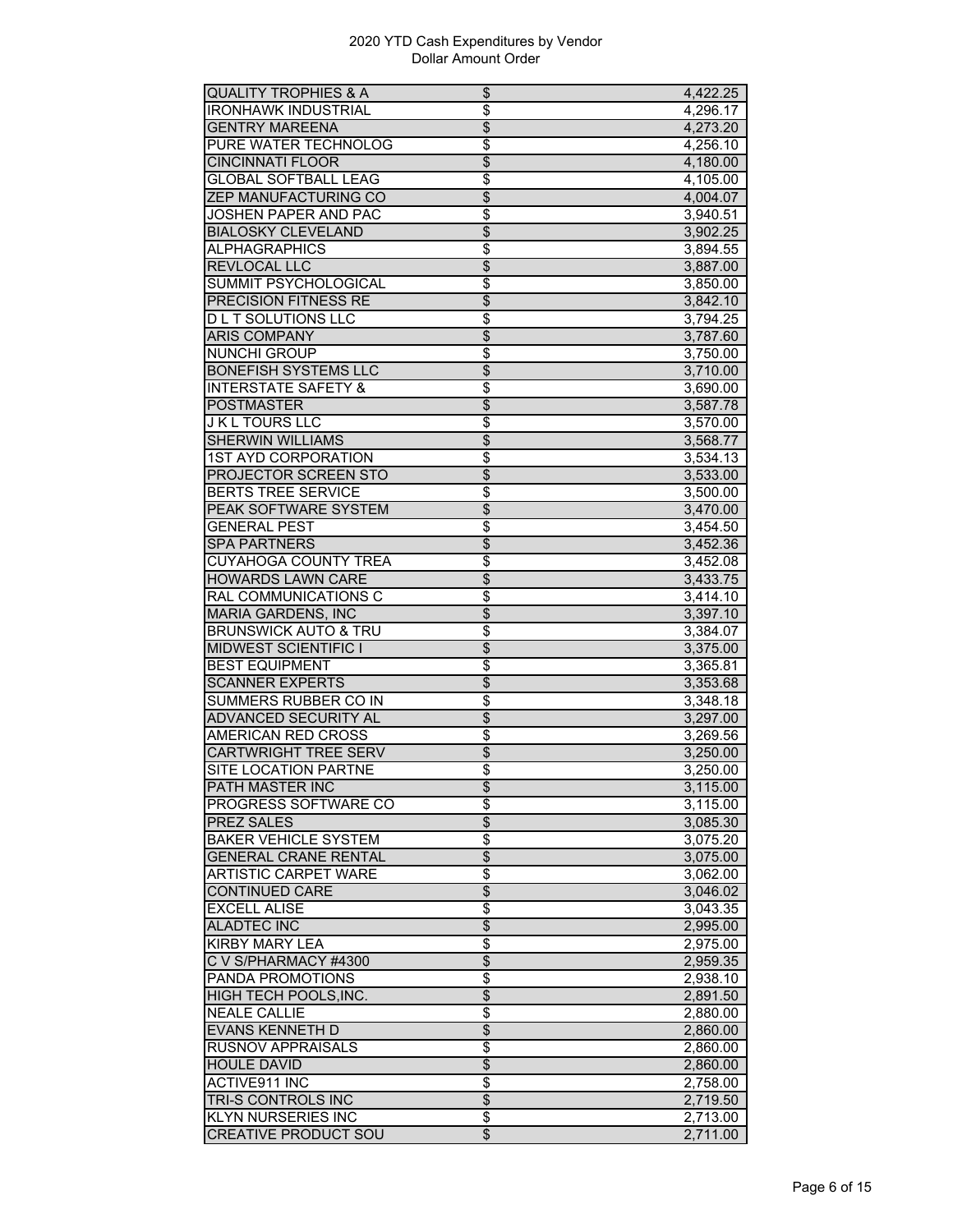| <b>RICH'S TOWING &amp; SERV</b>           | \$                    | 2,700.00             |
|-------------------------------------------|-----------------------|----------------------|
| <b>KURTZ BROTHERS INC</b>                 | $\overline{\$}$       | 2,661.27             |
| CLEVELAND ORCHESTRA                       | \$                    | 2,660.00             |
| <b>BLUE TECHNOLOGIES</b>                  | \$                    | 2,658.85             |
| <b>BALDIN RICHARD D</b>                   | \$                    | 2,640.00             |
| W J BOLT & NUT SALES                      | $\overline{\$}$       | 2,627.54             |
| <b>CLEVELAND MACK SALES</b>               | \$                    | 2,609.77             |
| <b>FANTASEE LIGHTING</b>                  | $\overline{\$}$       | 2,600.00             |
| <b>FISHER AUTO PARTS IN</b>               | $\overline{\$}$       | 2,578.47             |
| <b>MCCARTHY, LEBIT, CRY</b>               | $\overline{\$}$       | 2,560.75             |
| MORNING JOURNAL                           | \$                    | 2,560.30             |
|                                           | $\overline{\$}$       |                      |
| ZOHO CORPORATION                          |                       | 2,500.20             |
| FIRE FORCE INC                            | \$                    | 2,486.00             |
| <b>D&amp;D LOCK SERVICE</b>               | $\overline{\$}$       | 2,475.00             |
| <b>S&amp;S CONTRACTING LLC</b>            | \$                    | 2,400.00             |
| T P C TRAINCO                             | $\overline{\$}$       | 2,390.00             |
| <b>VIMEO INC</b>                          | $\overline{\$}$       | 2,388.00             |
| <b>UTILITY TRUCK EQUIPM</b>               | $\overline{\$}$       | 2,376.11             |
| <b>MISTRAS GROUP</b>                      | \$                    | 2,364.60             |
| <b>GREATER CLEVELAND PA</b>               | $\overline{\$}$       | 2,340.00             |
| NORTH COAST POLYTECH                      | \$                    | 2,290.00             |
| RAD AIR SERVICE CENT                      | $\overline{\$}$       | 2,285.06             |
| TEMPLE DISPLAY LTD                        | \$                    | 2,282.19             |
| <b>ZIEBART CAR IMPROVE</b>                | $\overline{\$}$       | 2,281.00             |
| <b>DAVEY RESOURCE GROUP</b>               | \$                    | 2,280.00             |
| TRUE VALUE HARDWARE                       | \$                    | 2,269.94             |
| NORTH STAR TELECOMM                       | \$                    | 2,255.00             |
| <b>ADVANCED TURF SOLUTI</b>               | $\overline{\$}$       | 2,243.25             |
| YOELZADEH YOEL                            | \$                    | 2,242.00             |
| <b>AIR RITE</b>                           | \$                    | 2,226.54             |
|                                           |                       |                      |
|                                           |                       |                      |
| <b>ALTERNATIVE HEALTH S</b>               | \$                    | 2,223.00             |
| A P C O INTERNATIONA                      | \$                    | 2,214.70             |
| MIKE BASS FORD INC                        | \$                    | 2,183.25             |
| OHIO DEPARTMENT OF TAXATION               | $\overline{\$}$       | 2,171.15             |
| <b>RAD AIR STRONGSVILLE</b>               | $\overline{\$}$       | 2,157.65             |
| <b>BRUNSWICK CITY OF</b>                  | $\overline{\$}$       | 2,137.65             |
| ORLANDO BAKING COMPA                      | \$                    | 2,101.73             |
| <b>HOFMANN - METZKER IN</b>               | $\overline{\$}$       | 2,100.00             |
| <b>FENCE COMPANY CLEVEL</b>               | \$                    | 2,095.00             |
| <b>HAYDEN DUSTIN M</b>                    | \$                    | 2,090.00             |
| ZEITER TRUCKING                           | \$                    | 2,070.02             |
| OHIO PEACE OFFICER T                      | $\overline{\$}$       | 2,040.00             |
| <b>BREATHING AIR SYSTEM</b>               | $\overline{\$}$       | 2,037.65             |
| SUBURBAN TITLE                            | $\overline{\$}$       | 2,030.00             |
| <b>BATTERIES PLUS BULBS</b>               | $\overline{\$}$       | 2,012.40             |
| <b>DUFF &amp; PHELPS</b>                  |                       |                      |
|                                           | $\overline{\$}$       | 2,000.00             |
| <b>ENVIRONMENTAL PRODUC</b>               | \$                    | 1,997.88             |
| <b>AXON ENTERPRISES</b>                   | $\overline{\$}$       | 1,980.00             |
| DEVELOPER EXPRESS                         | $\overline{\$}$       | 1,979.98             |
| <b>MAGUIRE PHILIP J.</b>                  | $\overline{\$}$       | 1,974.00             |
| <b>PRINTFORMANCE</b>                      | $\overline{\$}$       | 1,970.00             |
| <b>CORPORATE INVESTIGAT</b>               | \$                    | 1,955.00             |
| <b>SPARROW LEE</b>                        | \$                    | 1,941.00             |
| <b>CORDELL JOHN</b>                       | \$                    | 1,925.00             |
| <b>EXAM WORKS</b>                         | \$                    | 1,925.00             |
| SHRED-IT                                  | \$                    | 1,896.62             |
| WOLFF BROS. SUPPLY I                      | \$                    | 1,889.11             |
| <b>NATURAL PET ENRICHME</b>               | $\overline{\$}$       | 1,881.59             |
| A & S CYCLE                               | $\overline{\$}$       | 1,881.12             |
| MULTIFORCE SYSTEMS C<br><b>3M COMPANY</b> | $\overline{\$}$<br>\$ | 1,830.00<br>1,825.55 |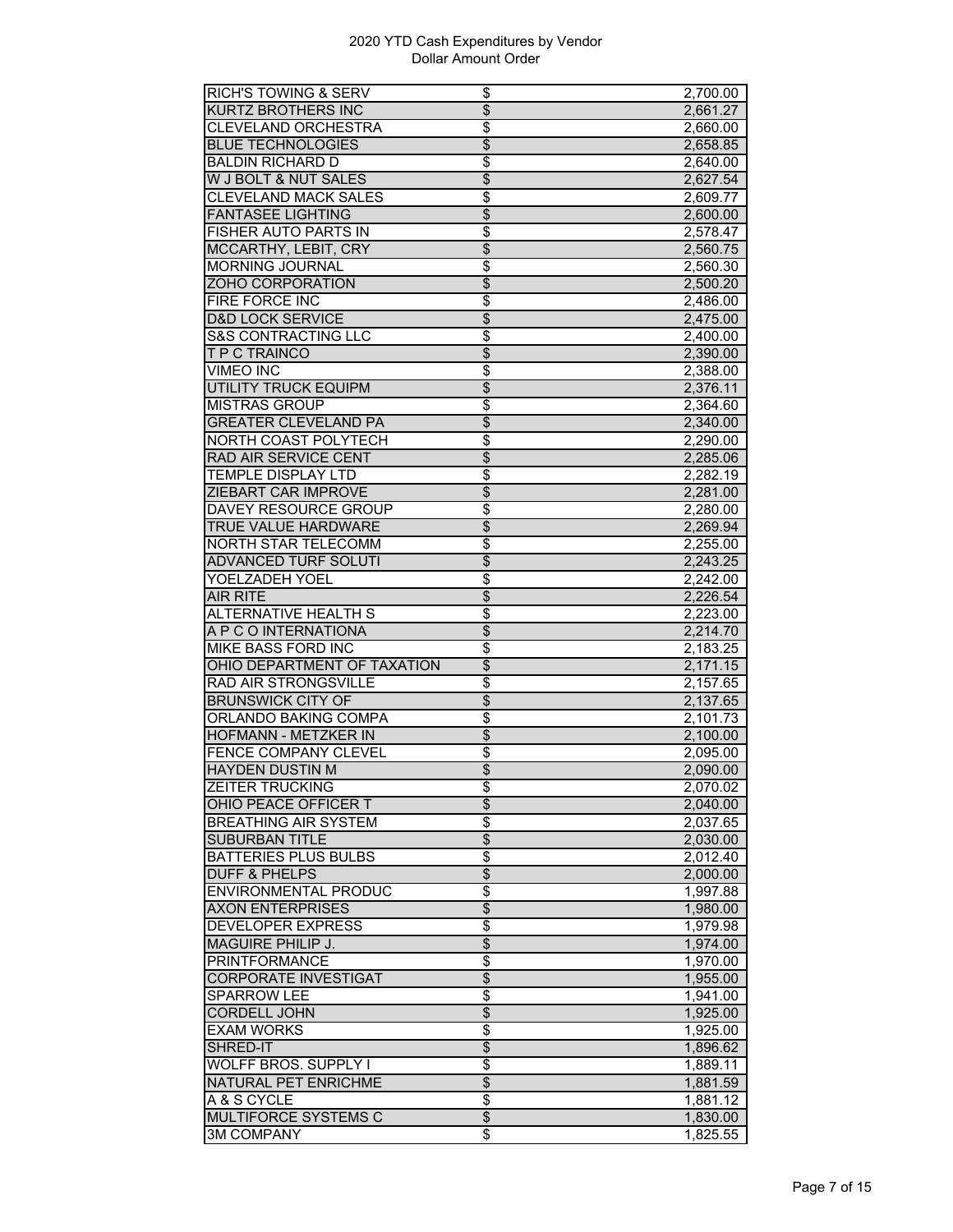| <b>WALTER KELLIE</b>            | \$                       | 1,825.00 |
|---------------------------------|--------------------------|----------|
| <b>TRI COUNTY TOOL &amp; SU</b> | \$                       | 1,794.00 |
| <b>GOVERNMENT FINANCE O</b>     | \$                       | 1,784.00 |
| ROSZAK JUDI                     | \$                       | 1,776.20 |
| PFAHL EDWARD                    | $\overline{\$}$          | 1,760.00 |
| <b>CLEARVIEW GLASS THE</b>      | $\overline{\$}$          | 1,735.00 |
| <b>US DEPARTMENT OF EDU</b>     | $\overline{\$}$          | 1,734.24 |
| <b>HOWELL RESCUE SYSTEM</b>     | \$                       | 1,725.00 |
| <b>JOHN E REID &amp; ASSOCI</b> | $\overline{\$}$          | 1,725.00 |
| <b>NORTH COAST TWO-WAY</b>      | \$                       | 1,724.70 |
| AQUA POOLS INC                  | \$                       | 1,707.99 |
| <b>BUSINESS SOFTWARE IN</b>     | \$                       | 1,700.00 |
| <b>STRONGSVILLE DQ GRIL</b>     | $\overline{\$}$          |          |
| <b>SERVICE STATION EQUI</b>     |                          | 1,696.44 |
|                                 | $\overline{\$}$          | 1,693.87 |
| <b>COSTCO WHOLESALE</b>         | $\overline{\$}$          | 1,668.24 |
| <b>VERITIV OPERATING CO</b>     | $\overline{\$}$          | 1,660.17 |
| <b>CLANCY AND ASSOCIATE</b>     | $\overline{\$}$          | 1,655.00 |
| <b>WALD &amp; FISHER INC MG</b> | \$                       | 1,653.41 |
| <b>ORINKO JENNIFER</b>          | \$                       | 1,650.00 |
| CONSTANT CONTACT                | \$                       | 1,638.00 |
| OHIO ASSOC OF CHIEFS            | $\overline{\$}$          | 1,625.00 |
| <b>ALLIED CORPORATION</b>       | \$                       | 1,620.30 |
| <b>PLAYHOUSE SQUARE</b>         | $\overline{\$}$          | 1,620.00 |
| WALMART COMMUNITY GE            | \$                       | 1,618.71 |
| PETITTI GARDEN CENTE            | \$                       | 1,606.09 |
| <b>EDINGTON DANCE, LLC</b>      | \$                       | 1,590.00 |
| <b>TAYLOR ERRIN</b>             | $\overline{\$}$          | 1,580.00 |
| <b>SERVICE SUPPLY LTD I</b>     | \$                       | 1,579.00 |
| <b>MCDONALD GREG</b>            | $\overline{\$}$          | 1,540.00 |
| <b>UNITED STATES TREAS</b>      | $\overline{\$}$          | 1,537.00 |
| <b>PRINT MUSE LLC</b>           | $\overline{\$}$          | 1,509.80 |
| <b>MIDWEST SCIENTIFIC I</b>     | \$                       | 1,500.00 |
| <b>ALLDATA LLC</b>              | $\overline{\$}$          | 1,500.00 |
| PICKLE JODY PHD LLC             | \$                       | 1,500.00 |
| <b>NEO ATHLETICS LLC</b>        | $\overline{\$}$          | 1,497.60 |
| <b>MICRO KEY SOLUTIONS</b>      | \$                       | 1,472.64 |
| <b>CUYAHOGA CONCRETE SA</b>     | $\overline{\$}$          | 1,450.00 |
| A M LEONARD INC.                | \$                       | 1,436.59 |
| <b>SERNE DALE R</b>             |                          |          |
|                                 | $\overline{\mathcal{L}}$ | 1,430.00 |
| <b>DAVID BRIAN</b>              | \$                       | 1,430.00 |
| OHIO MUNICIPAL LEAGU            | $\overline{\$}$          | 1,410.00 |
| <b>CLEVELAND INDUSTRIAL</b>     | \$                       | 1,372.00 |
| <b>CLEVELAND STATE UNIV</b>     | $\overline{\$}$          | 1,350.00 |
| <b>BEREA MUNICIPAL COUR</b>     | \$                       | 1,348.71 |
| <b>CARTELL JESSICA</b>          | $\overline{\$}$          | 1,347.00 |
| <b>STATE INDUSTRIAL PRO</b>     | \$                       | 1,337.73 |
| <b>STRONGSVILLE CITY OF</b>     | \$                       | 1,324.50 |
| OSCAR BRUGMANN SAND             | \$                       | 1,309.08 |
| <b>171 RT 82 STRONGSVI</b>      | \$                       | 1,309.00 |
| <b>OHIO PARKS &amp; RECREAT</b> | \$                       | 1,305.00 |
| <b>ANTHONY MICHELLE</b>         | \$                       | 1,300.00 |
| <b>FIVE COUNTY BUILDING</b>     | \$                       | 1,295.00 |
| <b>NITV FEDERAL SERVICE</b>     | \$                       | 1,295.00 |
| <b>EMBASSY SUITES DUBLI</b>     | \$                       | 1,290.00 |
| <b>DISTILLATA</b>               | \$                       | 1,289.20 |
| <b>GEORGEADIS JEANNE</b>        | $\overline{\$}$          | 1,285.00 |
| <b>BASKETBALL TOURNAMEN</b>     | \$                       | 1,280.00 |
| <b>DANCE TO EVOLVE</b>          | \$                       | 1,276.80 |
| <b>CALL &amp; POST NEWSPAPE</b> | $\overline{\$}$          | 1,262.60 |
| <b>ZINN TOM</b>                 | \$                       | 1,242.00 |
|                                 |                          |          |
| <b>CHRONICLE TELEGRAM</b>       | \$                       | 1,232.00 |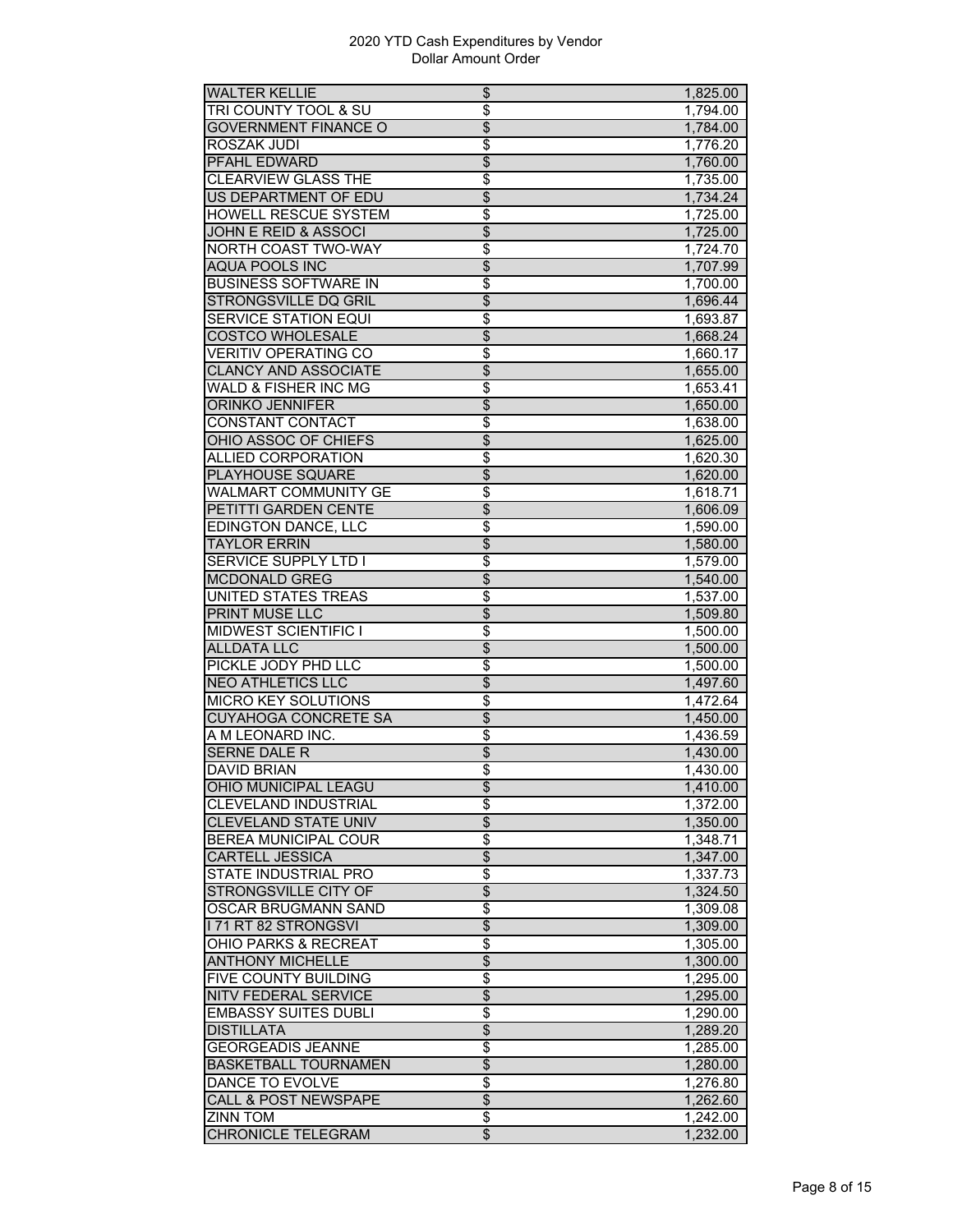| SHAKER HEIGHTS CITY<br>1,219.24<br><b>EDDYS BIKE SHOP</b><br>\$<br>1,217.68<br>$\overline{\$}$<br><b>CAMERON JON</b><br>1,205.95<br><b>THUNDER TECH</b><br>\$<br>1,200.00<br>$\overline{\$}$<br><b>ACCU WEATHER</b><br>1,200.00<br><b>TRACTOR SUPPLY CREDI</b><br>\$<br>1,189.65<br>$\overline{\$}$<br>PIONEER MANUFACTURIN<br>1,170.75<br><b>CUMMINS BRIDGEWAY LL</b><br>\$<br>1,165.05<br><b>SOUND COM SYSTEMS</b><br>\$<br>1,160.70<br>WINDOW KING CO INC<br>\$<br>1,155.00<br>$\overline{\$}$<br>SERPENTINI CHEVROLET<br>1,148.33<br>\$<br><b>CHUCK'S CUSTOM LLC</b><br>1,146.48<br>$\overline{\$}$<br>A & A HYDRAULIC REPA<br>1,134.70<br>PORTER LEE CORP<br>\$<br>$\overline{1}$ , 133.00<br>$\overline{\$}$<br><b>CLARK &amp; ASSOCIATES</b><br>1,129.00<br><b>CUYAHOGA COUNTY RECO</b><br>\$<br>1,127.60<br>\$<br><b>MOOD MEDIA</b><br>1,126.30<br>\$<br><b>IDRIVE INC</b><br>1,124.25<br>$\overline{\$}$<br><b>IACP</b><br>1,110.00<br>$\overline{\$}$<br><b>BEDFORD JOHN M</b><br>1,101.70<br>$\overline{\$}$<br><b>STATE OF OHIO UST FU</b><br>1,100.00<br>COLT DEFENSE LLC<br>\$<br>1.100.00<br><b>CURVATURE LLC</b><br>\$<br>1,089.21<br>AG-PRO OHIO LLC<br>\$<br>1,088.72<br>$\overline{\$}$<br><b>CRAIN'S CLEVELAND BU</b><br>1,088.00<br>$\overline{\$}$<br><b>JUMP START SPORTS</b><br>1,080.00<br>$\overline{\$}$<br><b>MED CARE GROUP INC</b><br>1,080.00<br><b>WILLHAM ROOFING CO I</b><br>\$<br>1,071.00<br>$\overline{\$}$<br><b>TRAFFIC CONTROL PROD</b><br>1,070.00<br><b>CHEMSAFE INTERNATION</b><br>\$<br>1,055.90<br><b>BUSINESS INFORMATION</b><br>\$<br>1,050.00<br>\$<br><b>INNOVATIVE SOLUTIONS</b><br>1,048.00<br>$\overline{\$}$<br><b>FABRIZI RECYCLING IN</b><br>1,040.00<br><b>CLEVELAND ENGINEERIN</b><br>$\overline{\$}$<br>1,040.00<br><b>INTERNATIONAL CODE C</b><br>\$<br>1,033.24<br><b>VALLEY FORD TRUCKS</b><br>\$<br>1,020.33<br><b>B &amp; B TROPHY</b><br>\$<br>1,019.35<br><b>FOREMOST BUSINESS</b><br>\$<br>1,016.98<br>\$<br><b>HILLYARD INC</b><br>1,013.60<br>UNITED SPORT APPAREL<br>$\overline{\$}$<br>1,001.00<br>$\overline{\$}$<br><b>JOANN FABRICS</b><br>1,000.66<br><b>DARE ASSOCIATION OF</b><br>\$<br>1,000.00<br>$\overline{\$}$<br><b>WALKER MARY JANE</b><br>990.00<br>POWELL ROBERT<br>\$<br>990.00<br>\$<br>SOCCER SHOTS CLEVELA<br>988.00<br><b>PROTEGIS FIRE &amp; SAFE</b><br>\$<br>976.00<br>$\overline{\$}$<br>NERD WORLD LLC<br>960.00<br>$\overline{\$}$<br>KNOWLES DAVID R<br>955.00<br>\$<br><b>PRINTING PARTNERS</b><br>951.75<br>$\overline{\$}$<br><b>SAKOWSKI BARBARA</b><br>950.00<br>$\overline{\$}$<br><b>DRURY SOUTHWEST INC</b><br>924.12<br><b>BENDER MATTHEW &amp; CO</b><br>\$<br>914.22<br>$\overline{\$}$<br><b>AUTOMATED GATES ACCE</b><br>904.00<br>\$<br>LAWSON PRODUCTS INC<br>901.33<br>\$<br><b>TURNER ARCHITECTS</b><br>900.00<br><b>LAMBROSE DAVID A</b><br>\$<br>900.00<br>\$<br><b>GRC CORPORATION</b><br>899.00<br>\$<br><b>GRIMCO INC</b><br>897.16<br>$\overline{\mathcal{L}}$<br><b>T &amp; S MOWER SERVICE</b><br>897.15 | PROFESSIONAL ROOFING | \$              | 1,220.00 |
|-----------------------------------------------------------------------------------------------------------------------------------------------------------------------------------------------------------------------------------------------------------------------------------------------------------------------------------------------------------------------------------------------------------------------------------------------------------------------------------------------------------------------------------------------------------------------------------------------------------------------------------------------------------------------------------------------------------------------------------------------------------------------------------------------------------------------------------------------------------------------------------------------------------------------------------------------------------------------------------------------------------------------------------------------------------------------------------------------------------------------------------------------------------------------------------------------------------------------------------------------------------------------------------------------------------------------------------------------------------------------------------------------------------------------------------------------------------------------------------------------------------------------------------------------------------------------------------------------------------------------------------------------------------------------------------------------------------------------------------------------------------------------------------------------------------------------------------------------------------------------------------------------------------------------------------------------------------------------------------------------------------------------------------------------------------------------------------------------------------------------------------------------------------------------------------------------------------------------------------------------------------------------------------------------------------------------------------------------------------------------------------------------------------------------------------------------------------------------------------------------------------------------------------------------------------------------------------------------------------------------------------------------------------------------------------------------------------------------------------------------------------------------------------------------------------------------------------------------------------------------------------------------------------------------------------------------------------------------------------------------------------------------------------|----------------------|-----------------|----------|
|                                                                                                                                                                                                                                                                                                                                                                                                                                                                                                                                                                                                                                                                                                                                                                                                                                                                                                                                                                                                                                                                                                                                                                                                                                                                                                                                                                                                                                                                                                                                                                                                                                                                                                                                                                                                                                                                                                                                                                                                                                                                                                                                                                                                                                                                                                                                                                                                                                                                                                                                                                                                                                                                                                                                                                                                                                                                                                                                                                                                                                   |                      | $\overline{\$}$ |          |
|                                                                                                                                                                                                                                                                                                                                                                                                                                                                                                                                                                                                                                                                                                                                                                                                                                                                                                                                                                                                                                                                                                                                                                                                                                                                                                                                                                                                                                                                                                                                                                                                                                                                                                                                                                                                                                                                                                                                                                                                                                                                                                                                                                                                                                                                                                                                                                                                                                                                                                                                                                                                                                                                                                                                                                                                                                                                                                                                                                                                                                   |                      |                 |          |
|                                                                                                                                                                                                                                                                                                                                                                                                                                                                                                                                                                                                                                                                                                                                                                                                                                                                                                                                                                                                                                                                                                                                                                                                                                                                                                                                                                                                                                                                                                                                                                                                                                                                                                                                                                                                                                                                                                                                                                                                                                                                                                                                                                                                                                                                                                                                                                                                                                                                                                                                                                                                                                                                                                                                                                                                                                                                                                                                                                                                                                   |                      |                 |          |
|                                                                                                                                                                                                                                                                                                                                                                                                                                                                                                                                                                                                                                                                                                                                                                                                                                                                                                                                                                                                                                                                                                                                                                                                                                                                                                                                                                                                                                                                                                                                                                                                                                                                                                                                                                                                                                                                                                                                                                                                                                                                                                                                                                                                                                                                                                                                                                                                                                                                                                                                                                                                                                                                                                                                                                                                                                                                                                                                                                                                                                   |                      |                 |          |
|                                                                                                                                                                                                                                                                                                                                                                                                                                                                                                                                                                                                                                                                                                                                                                                                                                                                                                                                                                                                                                                                                                                                                                                                                                                                                                                                                                                                                                                                                                                                                                                                                                                                                                                                                                                                                                                                                                                                                                                                                                                                                                                                                                                                                                                                                                                                                                                                                                                                                                                                                                                                                                                                                                                                                                                                                                                                                                                                                                                                                                   |                      |                 |          |
|                                                                                                                                                                                                                                                                                                                                                                                                                                                                                                                                                                                                                                                                                                                                                                                                                                                                                                                                                                                                                                                                                                                                                                                                                                                                                                                                                                                                                                                                                                                                                                                                                                                                                                                                                                                                                                                                                                                                                                                                                                                                                                                                                                                                                                                                                                                                                                                                                                                                                                                                                                                                                                                                                                                                                                                                                                                                                                                                                                                                                                   |                      |                 |          |
|                                                                                                                                                                                                                                                                                                                                                                                                                                                                                                                                                                                                                                                                                                                                                                                                                                                                                                                                                                                                                                                                                                                                                                                                                                                                                                                                                                                                                                                                                                                                                                                                                                                                                                                                                                                                                                                                                                                                                                                                                                                                                                                                                                                                                                                                                                                                                                                                                                                                                                                                                                                                                                                                                                                                                                                                                                                                                                                                                                                                                                   |                      |                 |          |
|                                                                                                                                                                                                                                                                                                                                                                                                                                                                                                                                                                                                                                                                                                                                                                                                                                                                                                                                                                                                                                                                                                                                                                                                                                                                                                                                                                                                                                                                                                                                                                                                                                                                                                                                                                                                                                                                                                                                                                                                                                                                                                                                                                                                                                                                                                                                                                                                                                                                                                                                                                                                                                                                                                                                                                                                                                                                                                                                                                                                                                   |                      |                 |          |
|                                                                                                                                                                                                                                                                                                                                                                                                                                                                                                                                                                                                                                                                                                                                                                                                                                                                                                                                                                                                                                                                                                                                                                                                                                                                                                                                                                                                                                                                                                                                                                                                                                                                                                                                                                                                                                                                                                                                                                                                                                                                                                                                                                                                                                                                                                                                                                                                                                                                                                                                                                                                                                                                                                                                                                                                                                                                                                                                                                                                                                   |                      |                 |          |
|                                                                                                                                                                                                                                                                                                                                                                                                                                                                                                                                                                                                                                                                                                                                                                                                                                                                                                                                                                                                                                                                                                                                                                                                                                                                                                                                                                                                                                                                                                                                                                                                                                                                                                                                                                                                                                                                                                                                                                                                                                                                                                                                                                                                                                                                                                                                                                                                                                                                                                                                                                                                                                                                                                                                                                                                                                                                                                                                                                                                                                   |                      |                 |          |
|                                                                                                                                                                                                                                                                                                                                                                                                                                                                                                                                                                                                                                                                                                                                                                                                                                                                                                                                                                                                                                                                                                                                                                                                                                                                                                                                                                                                                                                                                                                                                                                                                                                                                                                                                                                                                                                                                                                                                                                                                                                                                                                                                                                                                                                                                                                                                                                                                                                                                                                                                                                                                                                                                                                                                                                                                                                                                                                                                                                                                                   |                      |                 |          |
|                                                                                                                                                                                                                                                                                                                                                                                                                                                                                                                                                                                                                                                                                                                                                                                                                                                                                                                                                                                                                                                                                                                                                                                                                                                                                                                                                                                                                                                                                                                                                                                                                                                                                                                                                                                                                                                                                                                                                                                                                                                                                                                                                                                                                                                                                                                                                                                                                                                                                                                                                                                                                                                                                                                                                                                                                                                                                                                                                                                                                                   |                      |                 |          |
|                                                                                                                                                                                                                                                                                                                                                                                                                                                                                                                                                                                                                                                                                                                                                                                                                                                                                                                                                                                                                                                                                                                                                                                                                                                                                                                                                                                                                                                                                                                                                                                                                                                                                                                                                                                                                                                                                                                                                                                                                                                                                                                                                                                                                                                                                                                                                                                                                                                                                                                                                                                                                                                                                                                                                                                                                                                                                                                                                                                                                                   |                      |                 |          |
|                                                                                                                                                                                                                                                                                                                                                                                                                                                                                                                                                                                                                                                                                                                                                                                                                                                                                                                                                                                                                                                                                                                                                                                                                                                                                                                                                                                                                                                                                                                                                                                                                                                                                                                                                                                                                                                                                                                                                                                                                                                                                                                                                                                                                                                                                                                                                                                                                                                                                                                                                                                                                                                                                                                                                                                                                                                                                                                                                                                                                                   |                      |                 |          |
|                                                                                                                                                                                                                                                                                                                                                                                                                                                                                                                                                                                                                                                                                                                                                                                                                                                                                                                                                                                                                                                                                                                                                                                                                                                                                                                                                                                                                                                                                                                                                                                                                                                                                                                                                                                                                                                                                                                                                                                                                                                                                                                                                                                                                                                                                                                                                                                                                                                                                                                                                                                                                                                                                                                                                                                                                                                                                                                                                                                                                                   |                      |                 |          |
|                                                                                                                                                                                                                                                                                                                                                                                                                                                                                                                                                                                                                                                                                                                                                                                                                                                                                                                                                                                                                                                                                                                                                                                                                                                                                                                                                                                                                                                                                                                                                                                                                                                                                                                                                                                                                                                                                                                                                                                                                                                                                                                                                                                                                                                                                                                                                                                                                                                                                                                                                                                                                                                                                                                                                                                                                                                                                                                                                                                                                                   |                      |                 |          |
|                                                                                                                                                                                                                                                                                                                                                                                                                                                                                                                                                                                                                                                                                                                                                                                                                                                                                                                                                                                                                                                                                                                                                                                                                                                                                                                                                                                                                                                                                                                                                                                                                                                                                                                                                                                                                                                                                                                                                                                                                                                                                                                                                                                                                                                                                                                                                                                                                                                                                                                                                                                                                                                                                                                                                                                                                                                                                                                                                                                                                                   |                      |                 |          |
|                                                                                                                                                                                                                                                                                                                                                                                                                                                                                                                                                                                                                                                                                                                                                                                                                                                                                                                                                                                                                                                                                                                                                                                                                                                                                                                                                                                                                                                                                                                                                                                                                                                                                                                                                                                                                                                                                                                                                                                                                                                                                                                                                                                                                                                                                                                                                                                                                                                                                                                                                                                                                                                                                                                                                                                                                                                                                                                                                                                                                                   |                      |                 |          |
|                                                                                                                                                                                                                                                                                                                                                                                                                                                                                                                                                                                                                                                                                                                                                                                                                                                                                                                                                                                                                                                                                                                                                                                                                                                                                                                                                                                                                                                                                                                                                                                                                                                                                                                                                                                                                                                                                                                                                                                                                                                                                                                                                                                                                                                                                                                                                                                                                                                                                                                                                                                                                                                                                                                                                                                                                                                                                                                                                                                                                                   |                      |                 |          |
|                                                                                                                                                                                                                                                                                                                                                                                                                                                                                                                                                                                                                                                                                                                                                                                                                                                                                                                                                                                                                                                                                                                                                                                                                                                                                                                                                                                                                                                                                                                                                                                                                                                                                                                                                                                                                                                                                                                                                                                                                                                                                                                                                                                                                                                                                                                                                                                                                                                                                                                                                                                                                                                                                                                                                                                                                                                                                                                                                                                                                                   |                      |                 |          |
|                                                                                                                                                                                                                                                                                                                                                                                                                                                                                                                                                                                                                                                                                                                                                                                                                                                                                                                                                                                                                                                                                                                                                                                                                                                                                                                                                                                                                                                                                                                                                                                                                                                                                                                                                                                                                                                                                                                                                                                                                                                                                                                                                                                                                                                                                                                                                                                                                                                                                                                                                                                                                                                                                                                                                                                                                                                                                                                                                                                                                                   |                      |                 |          |
|                                                                                                                                                                                                                                                                                                                                                                                                                                                                                                                                                                                                                                                                                                                                                                                                                                                                                                                                                                                                                                                                                                                                                                                                                                                                                                                                                                                                                                                                                                                                                                                                                                                                                                                                                                                                                                                                                                                                                                                                                                                                                                                                                                                                                                                                                                                                                                                                                                                                                                                                                                                                                                                                                                                                                                                                                                                                                                                                                                                                                                   |                      |                 |          |
|                                                                                                                                                                                                                                                                                                                                                                                                                                                                                                                                                                                                                                                                                                                                                                                                                                                                                                                                                                                                                                                                                                                                                                                                                                                                                                                                                                                                                                                                                                                                                                                                                                                                                                                                                                                                                                                                                                                                                                                                                                                                                                                                                                                                                                                                                                                                                                                                                                                                                                                                                                                                                                                                                                                                                                                                                                                                                                                                                                                                                                   |                      |                 |          |
|                                                                                                                                                                                                                                                                                                                                                                                                                                                                                                                                                                                                                                                                                                                                                                                                                                                                                                                                                                                                                                                                                                                                                                                                                                                                                                                                                                                                                                                                                                                                                                                                                                                                                                                                                                                                                                                                                                                                                                                                                                                                                                                                                                                                                                                                                                                                                                                                                                                                                                                                                                                                                                                                                                                                                                                                                                                                                                                                                                                                                                   |                      |                 |          |
|                                                                                                                                                                                                                                                                                                                                                                                                                                                                                                                                                                                                                                                                                                                                                                                                                                                                                                                                                                                                                                                                                                                                                                                                                                                                                                                                                                                                                                                                                                                                                                                                                                                                                                                                                                                                                                                                                                                                                                                                                                                                                                                                                                                                                                                                                                                                                                                                                                                                                                                                                                                                                                                                                                                                                                                                                                                                                                                                                                                                                                   |                      |                 |          |
|                                                                                                                                                                                                                                                                                                                                                                                                                                                                                                                                                                                                                                                                                                                                                                                                                                                                                                                                                                                                                                                                                                                                                                                                                                                                                                                                                                                                                                                                                                                                                                                                                                                                                                                                                                                                                                                                                                                                                                                                                                                                                                                                                                                                                                                                                                                                                                                                                                                                                                                                                                                                                                                                                                                                                                                                                                                                                                                                                                                                                                   |                      |                 |          |
|                                                                                                                                                                                                                                                                                                                                                                                                                                                                                                                                                                                                                                                                                                                                                                                                                                                                                                                                                                                                                                                                                                                                                                                                                                                                                                                                                                                                                                                                                                                                                                                                                                                                                                                                                                                                                                                                                                                                                                                                                                                                                                                                                                                                                                                                                                                                                                                                                                                                                                                                                                                                                                                                                                                                                                                                                                                                                                                                                                                                                                   |                      |                 |          |
|                                                                                                                                                                                                                                                                                                                                                                                                                                                                                                                                                                                                                                                                                                                                                                                                                                                                                                                                                                                                                                                                                                                                                                                                                                                                                                                                                                                                                                                                                                                                                                                                                                                                                                                                                                                                                                                                                                                                                                                                                                                                                                                                                                                                                                                                                                                                                                                                                                                                                                                                                                                                                                                                                                                                                                                                                                                                                                                                                                                                                                   |                      |                 |          |
|                                                                                                                                                                                                                                                                                                                                                                                                                                                                                                                                                                                                                                                                                                                                                                                                                                                                                                                                                                                                                                                                                                                                                                                                                                                                                                                                                                                                                                                                                                                                                                                                                                                                                                                                                                                                                                                                                                                                                                                                                                                                                                                                                                                                                                                                                                                                                                                                                                                                                                                                                                                                                                                                                                                                                                                                                                                                                                                                                                                                                                   |                      |                 |          |
|                                                                                                                                                                                                                                                                                                                                                                                                                                                                                                                                                                                                                                                                                                                                                                                                                                                                                                                                                                                                                                                                                                                                                                                                                                                                                                                                                                                                                                                                                                                                                                                                                                                                                                                                                                                                                                                                                                                                                                                                                                                                                                                                                                                                                                                                                                                                                                                                                                                                                                                                                                                                                                                                                                                                                                                                                                                                                                                                                                                                                                   |                      |                 |          |
|                                                                                                                                                                                                                                                                                                                                                                                                                                                                                                                                                                                                                                                                                                                                                                                                                                                                                                                                                                                                                                                                                                                                                                                                                                                                                                                                                                                                                                                                                                                                                                                                                                                                                                                                                                                                                                                                                                                                                                                                                                                                                                                                                                                                                                                                                                                                                                                                                                                                                                                                                                                                                                                                                                                                                                                                                                                                                                                                                                                                                                   |                      |                 |          |
|                                                                                                                                                                                                                                                                                                                                                                                                                                                                                                                                                                                                                                                                                                                                                                                                                                                                                                                                                                                                                                                                                                                                                                                                                                                                                                                                                                                                                                                                                                                                                                                                                                                                                                                                                                                                                                                                                                                                                                                                                                                                                                                                                                                                                                                                                                                                                                                                                                                                                                                                                                                                                                                                                                                                                                                                                                                                                                                                                                                                                                   |                      |                 |          |
|                                                                                                                                                                                                                                                                                                                                                                                                                                                                                                                                                                                                                                                                                                                                                                                                                                                                                                                                                                                                                                                                                                                                                                                                                                                                                                                                                                                                                                                                                                                                                                                                                                                                                                                                                                                                                                                                                                                                                                                                                                                                                                                                                                                                                                                                                                                                                                                                                                                                                                                                                                                                                                                                                                                                                                                                                                                                                                                                                                                                                                   |                      |                 |          |
|                                                                                                                                                                                                                                                                                                                                                                                                                                                                                                                                                                                                                                                                                                                                                                                                                                                                                                                                                                                                                                                                                                                                                                                                                                                                                                                                                                                                                                                                                                                                                                                                                                                                                                                                                                                                                                                                                                                                                                                                                                                                                                                                                                                                                                                                                                                                                                                                                                                                                                                                                                                                                                                                                                                                                                                                                                                                                                                                                                                                                                   |                      |                 |          |
|                                                                                                                                                                                                                                                                                                                                                                                                                                                                                                                                                                                                                                                                                                                                                                                                                                                                                                                                                                                                                                                                                                                                                                                                                                                                                                                                                                                                                                                                                                                                                                                                                                                                                                                                                                                                                                                                                                                                                                                                                                                                                                                                                                                                                                                                                                                                                                                                                                                                                                                                                                                                                                                                                                                                                                                                                                                                                                                                                                                                                                   |                      |                 |          |
|                                                                                                                                                                                                                                                                                                                                                                                                                                                                                                                                                                                                                                                                                                                                                                                                                                                                                                                                                                                                                                                                                                                                                                                                                                                                                                                                                                                                                                                                                                                                                                                                                                                                                                                                                                                                                                                                                                                                                                                                                                                                                                                                                                                                                                                                                                                                                                                                                                                                                                                                                                                                                                                                                                                                                                                                                                                                                                                                                                                                                                   |                      |                 |          |
|                                                                                                                                                                                                                                                                                                                                                                                                                                                                                                                                                                                                                                                                                                                                                                                                                                                                                                                                                                                                                                                                                                                                                                                                                                                                                                                                                                                                                                                                                                                                                                                                                                                                                                                                                                                                                                                                                                                                                                                                                                                                                                                                                                                                                                                                                                                                                                                                                                                                                                                                                                                                                                                                                                                                                                                                                                                                                                                                                                                                                                   |                      |                 |          |
|                                                                                                                                                                                                                                                                                                                                                                                                                                                                                                                                                                                                                                                                                                                                                                                                                                                                                                                                                                                                                                                                                                                                                                                                                                                                                                                                                                                                                                                                                                                                                                                                                                                                                                                                                                                                                                                                                                                                                                                                                                                                                                                                                                                                                                                                                                                                                                                                                                                                                                                                                                                                                                                                                                                                                                                                                                                                                                                                                                                                                                   |                      |                 |          |
|                                                                                                                                                                                                                                                                                                                                                                                                                                                                                                                                                                                                                                                                                                                                                                                                                                                                                                                                                                                                                                                                                                                                                                                                                                                                                                                                                                                                                                                                                                                                                                                                                                                                                                                                                                                                                                                                                                                                                                                                                                                                                                                                                                                                                                                                                                                                                                                                                                                                                                                                                                                                                                                                                                                                                                                                                                                                                                                                                                                                                                   |                      |                 |          |
|                                                                                                                                                                                                                                                                                                                                                                                                                                                                                                                                                                                                                                                                                                                                                                                                                                                                                                                                                                                                                                                                                                                                                                                                                                                                                                                                                                                                                                                                                                                                                                                                                                                                                                                                                                                                                                                                                                                                                                                                                                                                                                                                                                                                                                                                                                                                                                                                                                                                                                                                                                                                                                                                                                                                                                                                                                                                                                                                                                                                                                   |                      |                 |          |
|                                                                                                                                                                                                                                                                                                                                                                                                                                                                                                                                                                                                                                                                                                                                                                                                                                                                                                                                                                                                                                                                                                                                                                                                                                                                                                                                                                                                                                                                                                                                                                                                                                                                                                                                                                                                                                                                                                                                                                                                                                                                                                                                                                                                                                                                                                                                                                                                                                                                                                                                                                                                                                                                                                                                                                                                                                                                                                                                                                                                                                   |                      |                 |          |
|                                                                                                                                                                                                                                                                                                                                                                                                                                                                                                                                                                                                                                                                                                                                                                                                                                                                                                                                                                                                                                                                                                                                                                                                                                                                                                                                                                                                                                                                                                                                                                                                                                                                                                                                                                                                                                                                                                                                                                                                                                                                                                                                                                                                                                                                                                                                                                                                                                                                                                                                                                                                                                                                                                                                                                                                                                                                                                                                                                                                                                   |                      |                 |          |
|                                                                                                                                                                                                                                                                                                                                                                                                                                                                                                                                                                                                                                                                                                                                                                                                                                                                                                                                                                                                                                                                                                                                                                                                                                                                                                                                                                                                                                                                                                                                                                                                                                                                                                                                                                                                                                                                                                                                                                                                                                                                                                                                                                                                                                                                                                                                                                                                                                                                                                                                                                                                                                                                                                                                                                                                                                                                                                                                                                                                                                   |                      |                 |          |
|                                                                                                                                                                                                                                                                                                                                                                                                                                                                                                                                                                                                                                                                                                                                                                                                                                                                                                                                                                                                                                                                                                                                                                                                                                                                                                                                                                                                                                                                                                                                                                                                                                                                                                                                                                                                                                                                                                                                                                                                                                                                                                                                                                                                                                                                                                                                                                                                                                                                                                                                                                                                                                                                                                                                                                                                                                                                                                                                                                                                                                   |                      |                 |          |
|                                                                                                                                                                                                                                                                                                                                                                                                                                                                                                                                                                                                                                                                                                                                                                                                                                                                                                                                                                                                                                                                                                                                                                                                                                                                                                                                                                                                                                                                                                                                                                                                                                                                                                                                                                                                                                                                                                                                                                                                                                                                                                                                                                                                                                                                                                                                                                                                                                                                                                                                                                                                                                                                                                                                                                                                                                                                                                                                                                                                                                   |                      |                 |          |
|                                                                                                                                                                                                                                                                                                                                                                                                                                                                                                                                                                                                                                                                                                                                                                                                                                                                                                                                                                                                                                                                                                                                                                                                                                                                                                                                                                                                                                                                                                                                                                                                                                                                                                                                                                                                                                                                                                                                                                                                                                                                                                                                                                                                                                                                                                                                                                                                                                                                                                                                                                                                                                                                                                                                                                                                                                                                                                                                                                                                                                   |                      |                 |          |
|                                                                                                                                                                                                                                                                                                                                                                                                                                                                                                                                                                                                                                                                                                                                                                                                                                                                                                                                                                                                                                                                                                                                                                                                                                                                                                                                                                                                                                                                                                                                                                                                                                                                                                                                                                                                                                                                                                                                                                                                                                                                                                                                                                                                                                                                                                                                                                                                                                                                                                                                                                                                                                                                                                                                                                                                                                                                                                                                                                                                                                   |                      |                 |          |
|                                                                                                                                                                                                                                                                                                                                                                                                                                                                                                                                                                                                                                                                                                                                                                                                                                                                                                                                                                                                                                                                                                                                                                                                                                                                                                                                                                                                                                                                                                                                                                                                                                                                                                                                                                                                                                                                                                                                                                                                                                                                                                                                                                                                                                                                                                                                                                                                                                                                                                                                                                                                                                                                                                                                                                                                                                                                                                                                                                                                                                   |                      |                 |          |
|                                                                                                                                                                                                                                                                                                                                                                                                                                                                                                                                                                                                                                                                                                                                                                                                                                                                                                                                                                                                                                                                                                                                                                                                                                                                                                                                                                                                                                                                                                                                                                                                                                                                                                                                                                                                                                                                                                                                                                                                                                                                                                                                                                                                                                                                                                                                                                                                                                                                                                                                                                                                                                                                                                                                                                                                                                                                                                                                                                                                                                   |                      |                 |          |
|                                                                                                                                                                                                                                                                                                                                                                                                                                                                                                                                                                                                                                                                                                                                                                                                                                                                                                                                                                                                                                                                                                                                                                                                                                                                                                                                                                                                                                                                                                                                                                                                                                                                                                                                                                                                                                                                                                                                                                                                                                                                                                                                                                                                                                                                                                                                                                                                                                                                                                                                                                                                                                                                                                                                                                                                                                                                                                                                                                                                                                   |                      |                 |          |
|                                                                                                                                                                                                                                                                                                                                                                                                                                                                                                                                                                                                                                                                                                                                                                                                                                                                                                                                                                                                                                                                                                                                                                                                                                                                                                                                                                                                                                                                                                                                                                                                                                                                                                                                                                                                                                                                                                                                                                                                                                                                                                                                                                                                                                                                                                                                                                                                                                                                                                                                                                                                                                                                                                                                                                                                                                                                                                                                                                                                                                   |                      |                 |          |
|                                                                                                                                                                                                                                                                                                                                                                                                                                                                                                                                                                                                                                                                                                                                                                                                                                                                                                                                                                                                                                                                                                                                                                                                                                                                                                                                                                                                                                                                                                                                                                                                                                                                                                                                                                                                                                                                                                                                                                                                                                                                                                                                                                                                                                                                                                                                                                                                                                                                                                                                                                                                                                                                                                                                                                                                                                                                                                                                                                                                                                   |                      |                 |          |
|                                                                                                                                                                                                                                                                                                                                                                                                                                                                                                                                                                                                                                                                                                                                                                                                                                                                                                                                                                                                                                                                                                                                                                                                                                                                                                                                                                                                                                                                                                                                                                                                                                                                                                                                                                                                                                                                                                                                                                                                                                                                                                                                                                                                                                                                                                                                                                                                                                                                                                                                                                                                                                                                                                                                                                                                                                                                                                                                                                                                                                   |                      |                 |          |
|                                                                                                                                                                                                                                                                                                                                                                                                                                                                                                                                                                                                                                                                                                                                                                                                                                                                                                                                                                                                                                                                                                                                                                                                                                                                                                                                                                                                                                                                                                                                                                                                                                                                                                                                                                                                                                                                                                                                                                                                                                                                                                                                                                                                                                                                                                                                                                                                                                                                                                                                                                                                                                                                                                                                                                                                                                                                                                                                                                                                                                   |                      |                 |          |
|                                                                                                                                                                                                                                                                                                                                                                                                                                                                                                                                                                                                                                                                                                                                                                                                                                                                                                                                                                                                                                                                                                                                                                                                                                                                                                                                                                                                                                                                                                                                                                                                                                                                                                                                                                                                                                                                                                                                                                                                                                                                                                                                                                                                                                                                                                                                                                                                                                                                                                                                                                                                                                                                                                                                                                                                                                                                                                                                                                                                                                   |                      |                 |          |
|                                                                                                                                                                                                                                                                                                                                                                                                                                                                                                                                                                                                                                                                                                                                                                                                                                                                                                                                                                                                                                                                                                                                                                                                                                                                                                                                                                                                                                                                                                                                                                                                                                                                                                                                                                                                                                                                                                                                                                                                                                                                                                                                                                                                                                                                                                                                                                                                                                                                                                                                                                                                                                                                                                                                                                                                                                                                                                                                                                                                                                   |                      |                 |          |
|                                                                                                                                                                                                                                                                                                                                                                                                                                                                                                                                                                                                                                                                                                                                                                                                                                                                                                                                                                                                                                                                                                                                                                                                                                                                                                                                                                                                                                                                                                                                                                                                                                                                                                                                                                                                                                                                                                                                                                                                                                                                                                                                                                                                                                                                                                                                                                                                                                                                                                                                                                                                                                                                                                                                                                                                                                                                                                                                                                                                                                   |                      |                 |          |
|                                                                                                                                                                                                                                                                                                                                                                                                                                                                                                                                                                                                                                                                                                                                                                                                                                                                                                                                                                                                                                                                                                                                                                                                                                                                                                                                                                                                                                                                                                                                                                                                                                                                                                                                                                                                                                                                                                                                                                                                                                                                                                                                                                                                                                                                                                                                                                                                                                                                                                                                                                                                                                                                                                                                                                                                                                                                                                                                                                                                                                   |                      |                 |          |
|                                                                                                                                                                                                                                                                                                                                                                                                                                                                                                                                                                                                                                                                                                                                                                                                                                                                                                                                                                                                                                                                                                                                                                                                                                                                                                                                                                                                                                                                                                                                                                                                                                                                                                                                                                                                                                                                                                                                                                                                                                                                                                                                                                                                                                                                                                                                                                                                                                                                                                                                                                                                                                                                                                                                                                                                                                                                                                                                                                                                                                   |                      |                 |          |
|                                                                                                                                                                                                                                                                                                                                                                                                                                                                                                                                                                                                                                                                                                                                                                                                                                                                                                                                                                                                                                                                                                                                                                                                                                                                                                                                                                                                                                                                                                                                                                                                                                                                                                                                                                                                                                                                                                                                                                                                                                                                                                                                                                                                                                                                                                                                                                                                                                                                                                                                                                                                                                                                                                                                                                                                                                                                                                                                                                                                                                   |                      |                 |          |
|                                                                                                                                                                                                                                                                                                                                                                                                                                                                                                                                                                                                                                                                                                                                                                                                                                                                                                                                                                                                                                                                                                                                                                                                                                                                                                                                                                                                                                                                                                                                                                                                                                                                                                                                                                                                                                                                                                                                                                                                                                                                                                                                                                                                                                                                                                                                                                                                                                                                                                                                                                                                                                                                                                                                                                                                                                                                                                                                                                                                                                   | <b>HANEY TIFFANY</b> | \$              | 890.00   |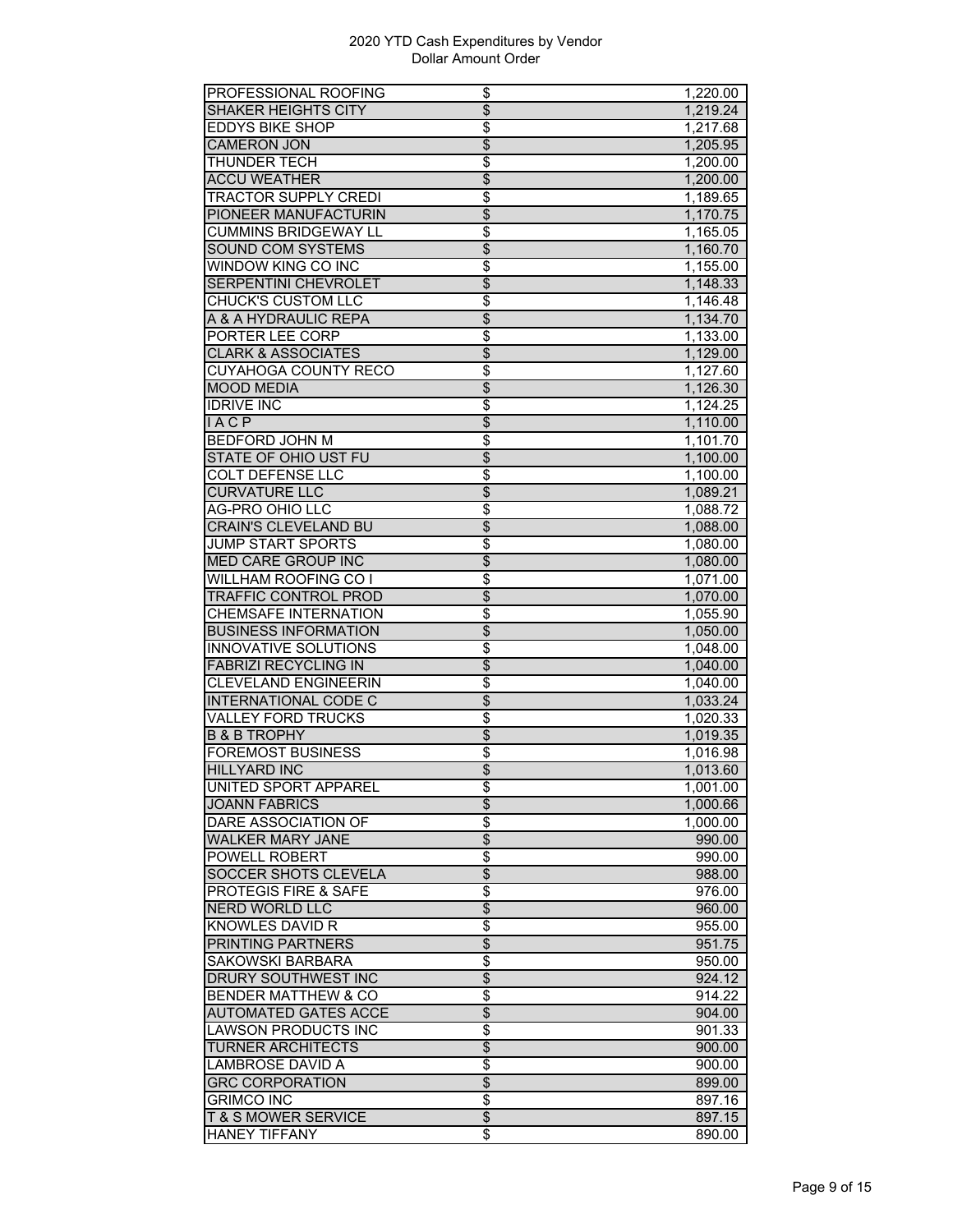| SIRCHIE FINGER PRINT            | \$                       | 888.92 |
|---------------------------------|--------------------------|--------|
| <b>CAGES BY JIM</b>             | \$                       | 885.00 |
| DRIVETEAM TRAINING C            | \$                       | 885.00 |
| <b>SPARROW JAKE</b>             | \$                       | 884.00 |
| <b>CENTER TOWING INC</b>        | $\overline{\$}$          | 880.00 |
| <b>LOU'S GLOVES INC</b>         | \$                       | 858.00 |
| <b>BERNTSEN INTERNATION</b>     | \$                       | 854.87 |
| YSSINC.                         | \$                       | 850.00 |
| <b>STROUD DOUG</b>              | $\overline{\$}$          | 846.28 |
| <b>DOONER KENNETH</b>           | \$                       | 845.00 |
| <b>TENNANT SALES &amp; SERV</b> | \$                       | 843.89 |
| <b>GRACE KATIE</b>              | \$                       | 841.60 |
| <b>GO APE MILL STREAM R</b>     | $\overline{\$}$          |        |
|                                 |                          | 813.28 |
| <b>EMERGENCY SERVICES M</b>     | $\overline{\$}$          | 810.00 |
| <b>COLORADO TIME SYSTEM</b>     | $\overline{\$}$          | 800.00 |
| <b>BIOMETRIC INFORMATIO</b>     | \$                       | 800.00 |
| <b>KELLERMAN SOFTWARE</b>       | \$                       | 799.90 |
| <b>NATIONAL FIRE PROTEC</b>     | \$                       | 799.15 |
| CONTRAST MEDIA AGENC            | \$                       | 795.00 |
| <b>WEBER CASSANDRA</b>          | $\overline{\$}$          | 787.00 |
| <b>NEIGHBORHOOD NEWS</b>        | $\overline{\$}$          | 780.00 |
| <b>LEKAN BETTY</b>              | \$                       | 778.40 |
| OHIO ELEVATOR & LIFT            | $\overline{\$}$          | 777.44 |
| <b>HART SHEILA</b>              | \$                       | 769.80 |
| <b>PH&amp;SPRODUCTS</b>         | \$                       | 765.00 |
| <b>GOVERLAN INC</b>             | \$                       | 759.00 |
| <b>AICPA RENEWAL PROCES</b>     | $\overline{\$}$          | 757.00 |
| TRAFFTECH INC.                  | $\overline{\$}$          | 750.00 |
| <b>CQ PRINTING</b>              | $\overline{\$}$          | 747.95 |
| <b>ALONOVYS/MIMI MAGAZI</b>     | \$                       | 742.00 |
| <b>MALWAREBYTES</b>             | $\overline{\$}$          | 734.85 |
| SUTPHEN CORPORATION             | \$                       | 731.87 |
| PEPSI-COLA                      | $\overline{\$}$          | 720.76 |
| R D T CONCEPTS                  | $\overline{\$}$          | 700.00 |
| <b>KAMINSKY, SULLENBERG</b>     | $\overline{\$}$          | 700.00 |
| <b>HARWOOD MARY</b>             | \$                       | 693.12 |
| <b>RICHTER JOANN</b>            | $\overline{\$}$          | 685.56 |
|                                 |                          |        |
| SEBASTIAN CHARLYNN              | \$                       | 672.60 |
| <b>INTL ASSOC ARSON INV</b>     | \$                       | 670.00 |
| RAPID PROPANE EXCHAN            | \$                       | 670.00 |
| <b>VERIS KIM A</b>              | \$                       | 660.00 |
| <b>CLEVELAND VICON</b>          | \$                       | 656.75 |
| <b>INTERNATIONAL SOCIET</b>     | $\overline{\$}$          | 650.00 |
| <b>JARDINES FUNERAL HOM</b>     | \$                       | 650.00 |
| <b>MCCONKEY PAINTING</b>        | $\overline{\$}$          | 650.00 |
| SITE 1 LANDSCAPE SUP            | \$                       | 648.34 |
| <b>PLAY CLE LLC</b>             | $\overline{\$}$          | 648.00 |
| <b>ENVIRONMENTS 4 BUSIN</b>     | \$                       | 645.01 |
| <b>SPROUT THERAPY</b>           | $\overline{\$}$          | 643.35 |
| <b>AROLD SARAH</b>              | $\overline{\$}$          | 640.77 |
| <b>HEADSET ADVISOR</b>          | \$                       | 639.89 |
| <b>LANDMARK LAWN &amp; GARD</b> | $\overline{\$}$          | 637.74 |
| <b>SMITH TED</b>                | $\overline{\mathcal{L}}$ | 632.99 |
| <b>SPOSIT BRANDON</b>           | \$                       | 621.00 |
| ATLAS FIRST AID & SA            | \$                       | 620.67 |
| <b>ADRENALINE MONKEY LL</b>     | \$                       | 612.00 |
| <b>NAUTICA QUEEN</b>            | \$                       | 600.00 |
| <b>MASCON EQUIPMENT AND</b>     | \$                       | 597.87 |
|                                 |                          |        |
| PUBLIC AGENCY TRAINI            | $\overline{\$}$          | 595.00 |
| A D STARR                       | \$                       | 594.84 |
| ZOOM VIDEO COMMUNICA            | \$                       | 593.89 |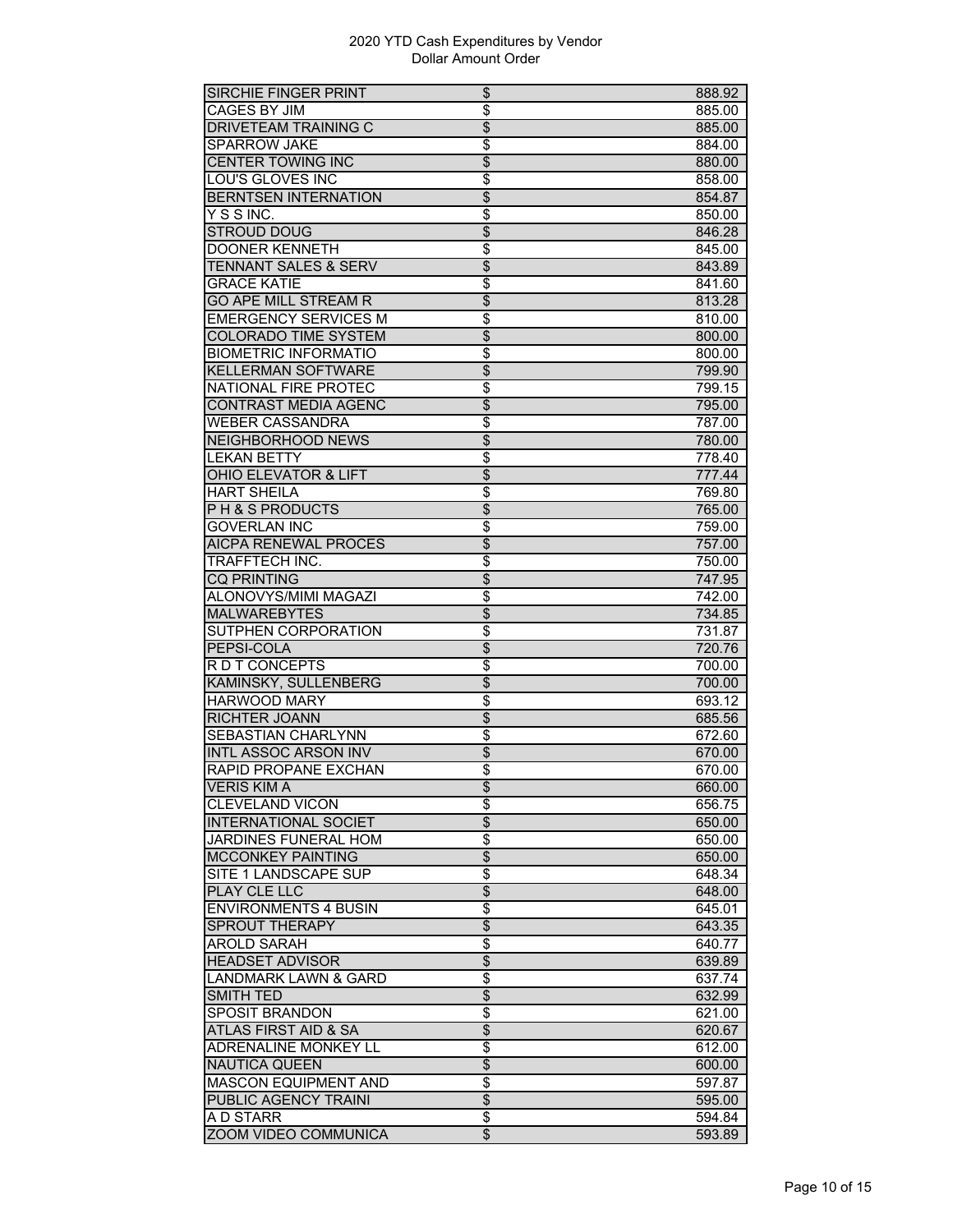| <b>CHEMTRON CORPORATION</b>                  | \$                                 | 590.43           |
|----------------------------------------------|------------------------------------|------------------|
| <b>MOTION PICTURE LICEN</b>                  | $\overline{\$}$                    | 585.52           |
| <b>TINKERS CREEK</b>                         | \$                                 | 585.00           |
| <b>STAMP MAN</b>                             | $\overline{\$}$                    | 577.15           |
| STRONGSVILLE VACUUM                          | $\overline{\$}$                    | 571.09           |
| <b>BOGRE BRYAN</b>                           | $\overline{\$}$                    | 570.62           |
| <b>BATTASTELLI AL</b>                        | \$                                 | 570.00           |
| <b>GREAT GREEN SOLUTION</b>                  | $\overline{\$}$                    | 570.00           |
| MULTICOPTER WAREHOUS                         | \$                                 | 567.00           |
| <b>XECURIFY INC</b>                          | \$                                 |                  |
|                                              |                                    | 558.00           |
| <b>CSUTEST.COM LLC</b>                       | \$                                 | 555.00           |
| <b>CUYAHOGA COUNTY FIRE</b>                  | $\overline{\$}$                    | 550.00           |
| <b>BARTO LISA</b>                            | $\overline{\$}$                    | 550.00           |
| PLUT AARON                                   | $\overline{\$}$                    | 550.00           |
| <b>WASHINGTON NATIONAL</b>                   | \$                                 | 546.10           |
| <b>CUSTOM INK</b>                            | $\overline{\$}$                    | 544.85           |
| <b>MAKE BELIEVE</b>                          | \$                                 | 540.00           |
| <b>WATERLOGIC AMERICAS</b>                   | $\overline{\$}$                    | 539.60           |
| OHIO ASSOC OF SENIOR                         | \$                                 | 539.00           |
| <b>LEINWEBER JORDAN</b>                      | $\overline{\$}$                    | 525.00           |
| <b>MITCHELL NICOLE</b>                       | \$                                 | 525.00           |
| <b>PITNEY BOWES INC</b>                      | $\overline{\$}$                    | 507.15           |
| <b>NORTHEAST OHIO MAYOR</b>                  | \$                                 | 500.00           |
| PACHECO JUAN                                 | \$                                 | 500.00           |
| <b>TOMSIC WAYNE</b>                          | \$                                 | 500.00           |
| <b>FAILE MIKE</b>                            | $\overline{\$}$                    | 500.00           |
| <b>PUBLIC SAFETY GROUP</b>                   | \$                                 | 499.00           |
| <b>BLUE STONE SAFETY PR</b>                  | $\overline{\$}$                    | 497.50           |
| <b>OTTO'S SCOREBOARD RE</b>                  | $\overline{\$}$                    | 496.00           |
| <b>HUNTER CLARISE</b>                        | $\overline{\$}$                    | 496.00           |
|                                              |                                    |                  |
|                                              |                                    |                  |
| <b>SEMS DAVID</b>                            | \$                                 | 484.29           |
| <b>MILSPEC PLASTICS</b>                      | \$                                 | 483.50           |
| <b>INSTINCT ATHLETICS</b>                    | $\overline{\$}$                    | 476.80           |
| <b>REMINGTON ARMS COMPA</b>                  | $\overline{\$}$                    | 475.00           |
| <b>SUNBELT RENTALS</b>                       | $\overline{\$}$                    | 473.03           |
| <b>WALL STREET JOURNAL</b>                   | $\overline{\$}$                    | 467.88           |
| <b>CROSSROADS ANIMAL</b>                     | \$                                 | 467.49           |
| <b>FUSES UNLIMITED</b>                       | \$                                 | 467.15           |
| <b>MOCKLER JOHN</b>                          | \$                                 | 465.00           |
| PRIDE DALENE                                 | $\overline{\$}$                    | 465.00           |
| <b>WOHLFEIL DAVE</b>                         | \$                                 | 465.00           |
| <b>GOOD TIMES PARTY</b>                      | $\overline{\$}$                    | 460.99           |
| <b>TELEFLEX</b>                              | $\overline{\boldsymbol{\epsilon}}$ | 459.50           |
| POWERPHONE INC                               | \$                                 | 458.00           |
| <b>ISTANBOULI HANI</b>                       | \$                                 | 450.00           |
| <b>MUSCO SPORTS LIGHTIN</b>                  | $\overline{\$}$                    | 450.00           |
|                                              |                                    |                  |
| <b>CROSBY NICOLE</b>                         | \$                                 | 450.00           |
| <b>DONUT SCENE</b>                           | $\overline{\$}$                    | 444.00           |
| <b>SMEADER THOMAS</b>                        | \$                                 | 440.00           |
| <b>SURVOYS SUPERIOR SER</b>                  | \$                                 | 435.00           |
| <b>STOCKDALE MARGARET</b>                    | $\overline{\$}$                    | 430.44           |
| <b>CLEVELAND TOOL &amp; CUT</b>              | $\overline{\$}$                    | 425.91           |
| <b>BENANDER GAMES</b>                        | \$                                 | 424.00           |
| <b>NATIONAL EMERGENCY N</b>                  | \$                                 | 423.00           |
| IPMA-HR                                      | $\overline{\$}$                    | 417.00           |
| <b>CLEVELAND INDIANS</b>                     | \$                                 | 415.00           |
| PRIMEPAY LLC                                 | \$                                 | 413.44           |
| <b>HAGAN PHILLIP</b>                         | $\overline{\$}$                    | 411.24           |
| OHIO GFOA                                    | \$                                 | 410.00           |
| AMERICAN PAYROLL ASS<br>PROFESSIONAL EDUCATI | $\overline{\mathcal{L}}$<br>\$     | 408.00<br>405.58 |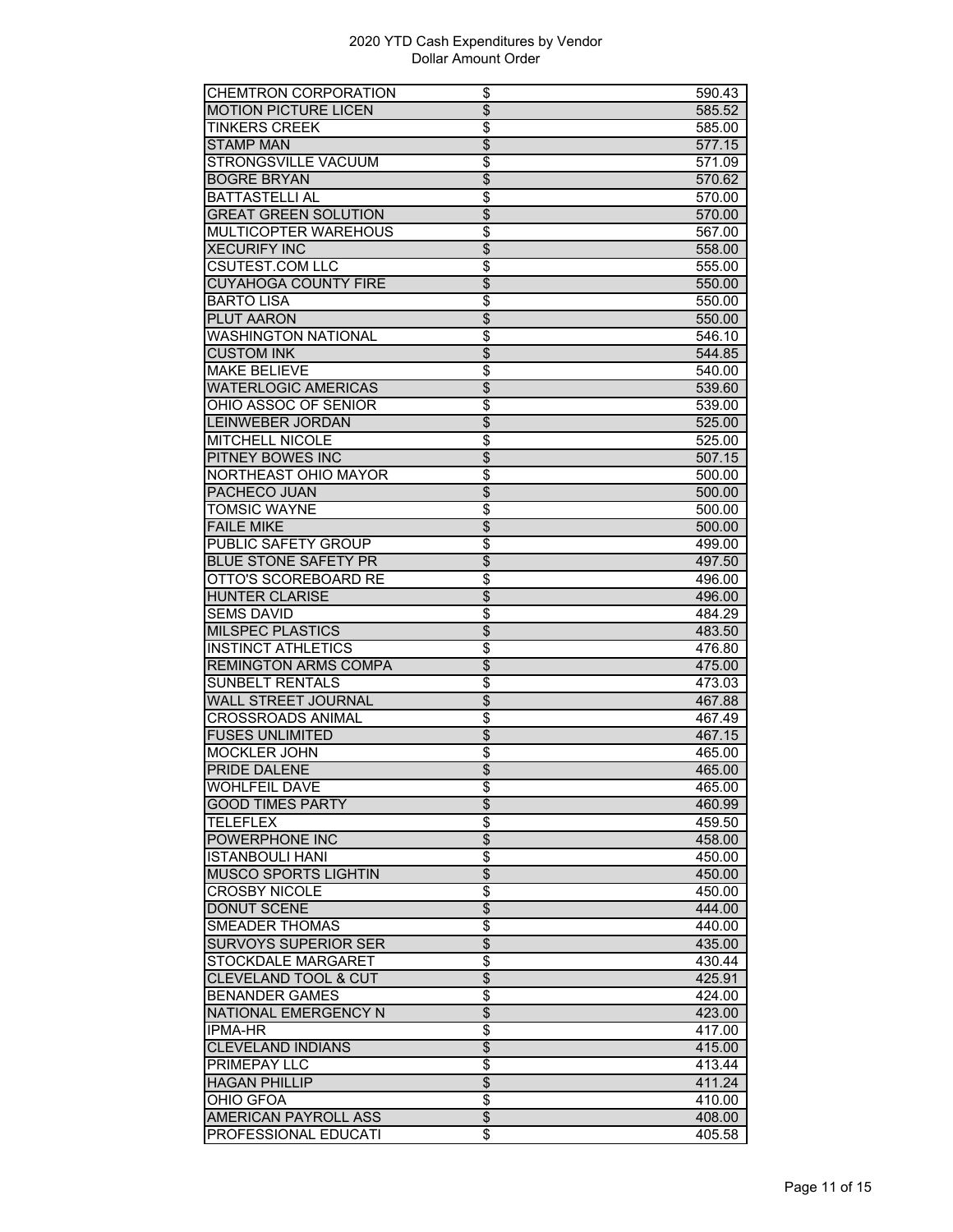| <b>NEXT DAY SIGNS &amp; GRA</b>               | \$                       | 400.05 |
|-----------------------------------------------|--------------------------|--------|
| <b>MAGLOCLEN</b>                              | \$                       | 400.00 |
| WONNACOTT JAMES                               | \$                       | 400.00 |
| OHIO CRIME PREVENTIO                          | \$                       | 399.00 |
| <b>DODD CAMERA</b>                            | $\overline{\$}$          | 396.95 |
| <b>SAMPSON TOM</b>                            | $\overline{\$}$          | 394.36 |
| <b>DIAMEDICAL USA EQUIP</b>                   | \$                       | 387.50 |
| NORTHCOAST AWARDS IN                          | \$                       | 386.00 |
| <b>HD INDUSTRIES</b>                          | \$                       | 378.95 |
| PIENTKA AIMEE                                 | \$                       | 377.78 |
| <b>HOME APPLIANCE SERVI</b>                   | \$                       | 375.85 |
| KINZUA ENVIRONMENTAL                          | $\overline{\$}$          | 375.46 |
| <b>FRONTLINE PUBLIC SAF</b>                   | $\overline{\$}$          | 375.00 |
| <b>PEAVEY CORPORATION</b>                     | \$                       | 373.94 |
| SHRED-RITE LLC                                | \$                       |        |
|                                               |                          | 373.75 |
| OHIO SOCIETY OF CPA                           | \$                       | 370.00 |
| <b>ASCAP</b>                                  | \$                       | 368.00 |
| BMI                                           | \$                       | 364.00 |
| ZENCZAK AMANDA                                | $\overline{\$}$          | 360.00 |
| LUCARELLI RALPH                               | $\overline{\$}$          | 360.00 |
| <b>KALINICH FENCE CO. I</b>                   | $\overline{\$}$          | 357.10 |
| <b>AMERICAN SAFETY ASHP</b>                   | \$                       | 352.00 |
| STRONGSVILLE CHAMBER                          | \$                       | 350.00 |
| $N$ COBOA                                     | \$                       | 350.00 |
| S A COMUNALE COMPANY                          | $\overline{\$}$          | 350.00 |
| <b>SMITH TRISTA</b>                           | $\overline{\$}$          | 350.00 |
| <b>FORGRAVITY LLC</b>                         | $\overline{\$}$          | 348.00 |
| <b>HARVEY ABENS IOSUE C</b>                   | \$                       | 341.25 |
| NORTHERN OHIO ARSON                           | $\overline{\$}$          | 340.00 |
| <b>GEMPLERS INC</b>                           | \$                       | 339.87 |
| <b>BURROWS RYAN</b>                           | \$                       | 336.00 |
| <b>TOTAL ID SOLUTIONS</b>                     | \$                       | 333.00 |
| COLORADO DRONE CHARG                          | $\overline{\$}$          | 333.00 |
| <b>INTERNATIONAL INSTIT</b>                   | $\overline{\$}$          | 330.00 |
| <b>SOUTHWEST AIRLINES</b>                     | $\overline{\$}$          | 327.96 |
| <b>GARDINER TRANE</b>                         | \$                       | 327.51 |
| <b>RUSSO PATRICK</b>                          | \$                       | 326.16 |
| <b>CLERK OF COURTS</b>                        | \$                       | 325.05 |
| <b>MCGEE WILLIAM P</b>                        | $\overline{\$}$          | 318.75 |
| <b>RECREONICS INC</b>                         | \$                       | 317.06 |
| <b>SULLIVAN THOMAS</b>                        | \$                       | 310.50 |
| A A R P DRIVER SAFET                          | \$                       | 305.00 |
| <b>GALL'S INC</b>                             | \$                       | 304.00 |
| LANDS END BUSINESS O                          | \$                       | 302.27 |
| <b>ACTION DISC JOCKEYS</b>                    | \$                       | 300.00 |
| <b>JANOWSKI JOHN</b>                          | \$                       | 300.00 |
| <b>T&amp;K TREE SERVICE L</b>                 | \$                       | 300.00 |
|                                               |                          |        |
| PHILADELPHIA INSURAN<br><b>KUBALSKI LAURA</b> | \$<br>\$                 | 300.00 |
|                                               |                          | 300.00 |
| OHIO ECONOMIC DEVELO                          | $\overline{\$}$          | 299.00 |
| RUSSELL FLOORING CO.                          | $\overline{\$}$          | 298.00 |
| <b>INSIDE THE TAPE</b>                        | \$                       | 295.00 |
| SUPECK SEPTIC SERVIC                          | \$                       | 295.00 |
| <b>EEOC TRAINING INST</b>                     | $\overline{\$}$          | 295.00 |
| <b>STRONGSVILLE SPIRIT</b>                    | \$                       | 294.00 |
| <b>MILLER MICHAEL</b>                         | $\overline{\$}$          | 293.76 |
| S & S WORLDWIDE INC                           | $\overline{\$}$          | 291.25 |
| <b>DUMAN'S LOCK &amp; SAFE</b>                | \$                       | 285.00 |
| <b>TDS MANAGEMENT INC</b>                     | $\overline{\mathcal{L}}$ | 284.61 |
| SOUTHEAST HARLEY DAV                          | \$                       | 282.81 |
| <b>WARREN FIRE EQUIPMEN</b>                   | $\overline{\$}$          | 277.65 |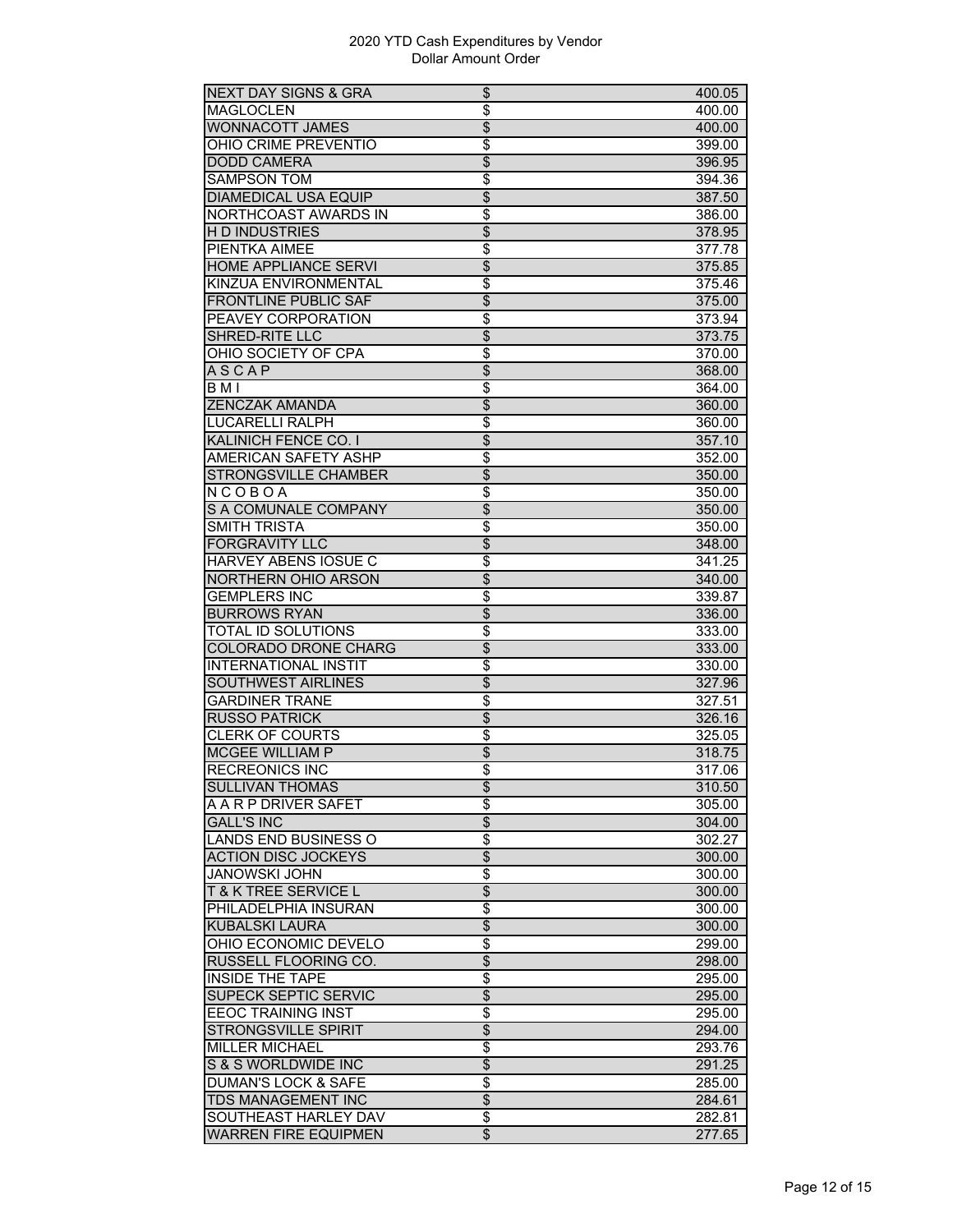| SADOWSKI BEVERLY                | \$                               | 270.60 |
|---------------------------------|----------------------------------|--------|
| <b>PLAIN DEALER</b>             | \$                               | 270.00 |
| OHIO STATE BAR ASSOC            | \$                               | 262.50 |
| <b>AMAZON WEB SERVICES</b>      | \$                               | 261.27 |
| PREMIER PLANT SOLUTI            | \$                               | 261.00 |
| <b>BALDWIN GROUP INC</b>        | $\overline{\$}$                  | 255.00 |
| SAMSEL SUPPLY COMPAN            | \$                               | 251.44 |
| <b>KUBACKI, RONALD</b>          | $\overline{\$}$                  | 250.00 |
| <b>CEBULA CRISTEN L.</b>        | \$                               | 250.00 |
| <b>NATIONAL ASSOC OF FI</b>     | $\overline{\$}$                  | 250.00 |
| <b>LEXIS NEXIS</b>              | \$                               | 250.00 |
| SIRIUS XM RADIO INC             | $\overline{\$}$                  | 249.51 |
| POMEROY HOUSE                   | \$                               | 244.85 |
| <b>KNIPP JACOB</b>              | $\overline{\$}$                  | 242.68 |
| <b>FBI NATIONAL ACADEMY</b>     | \$                               | 240.00 |
| <b>WEIDELING JON</b>            | $\overline{\$}$                  | 240.00 |
| <b>CREEKSIDE RESTAURANT</b>     | \$                               | 237.85 |
|                                 |                                  |        |
| <b>LIFE FITNESS</b>             | \$                               | 232.71 |
| ULINE INC                       | \$                               | 225.45 |
| <b>FACEBOOK INC</b>             | $\overline{\$}$                  | 225.00 |
| <b>EMSCO</b>                    | $\overline{\$}$                  | 224.84 |
| <b>DAVIS JONATHAN</b>           | $\overline{\$}$                  | 220.23 |
| <b>MEKEEL TIFFANY</b>           | \$                               | 220.02 |
| SHRM                            | \$                               | 219.00 |
| <b>I A F C MEMBERSHIP</b>       | \$                               | 215.00 |
| <b>CLEVELAND METROPARKS</b>     | $\overline{\$}$                  | 214.50 |
| ACTION TARGET INC               | $\overline{\$}$                  | 211.62 |
| TRUCKIN VANTASTIKS              | $\overline{\$}$                  | 210.00 |
| SENIOR TRANSPORTATIO            | $\overline{\$}$                  | 210.00 |
| <b>GIANT EAGLE INC</b>          | $\overline{\$}$                  | 205.95 |
| <b>ECONOMIST THE</b>            | \$                               | 204.12 |
| OHIO ASSOC OF PLUMBI            | \$                               | 200.00 |
| C S X TRANSPORTATION            | \$                               | 200.00 |
| <b>CUYAHOGA COUNTY POLI</b>     | $\overline{\$}$                  | 200.00 |
| <b>SCHOLTZ KEVIN</b>            | $\overline{\$}$                  | 200.00 |
| <b>SZYMANSKI LAWRENCE</b>       | \$                               | 200.00 |
| <b>DAWN KAYE PHOTOGRAPH</b>     | $\overline{\mathfrak{s}}$        | 200.00 |
| <b>MIDEA TONY</b>               | $\overline{\$}$                  | 200.00 |
| <b>CLEVELAND BARRICADIN</b>     | \$                               | 200.00 |
| <b>SAFE HARBOR</b>              | \$                               | 199.00 |
| <b>HAFFNER DAVID</b>            |                                  | 198.81 |
| KELLER JOEL S                   | \$<br>$\overline{\$}$            | 196.80 |
| <b>GENERAL PARTS LLC</b>        | \$                               |        |
| <b>MAD DOCTOR INC</b>           | $\overline{\$}$                  | 195.00 |
| <b>VANMETER &amp; ASSOCIATE</b> |                                  | 195.00 |
|                                 | $\overline{\$}$                  | 190.00 |
| <b>DICK MEDICAL SUPPLY</b>      | $\overline{\mathcal{L}}$         | 184.00 |
| <b>PAINTER BRENT</b>            | \$                               | 182.00 |
| STONEWALL LTD                   | $\overline{\$}$                  | 180.00 |
| CLIALABORATORY P                | $\overline{\$}$                  | 180.00 |
| <b>BOBULA ANGEL</b>             | $\overline{\$}$                  | 180.00 |
| OHIO DEPARTMENT OF A            | $\overline{\boldsymbol{\theta}}$ | 175.00 |
| <b>ICS JAIL SUPPLIES IN</b>     | $\overline{\$}$                  | 172.75 |
| NORTHEAST OHIO LAW D            | \$                               | 170.00 |
| DR PALS SMALL ANIMAL            | \$                               | 169.99 |
| PAWLOWSKI MARISA                | \$                               | 160.00 |
| PARMA LAUNDRY SERVIC            | \$                               | 158.22 |
| UNITED PARCEL SERVIC            | \$                               | 155.58 |
| <b>BUSINESS TELECOM PRO</b>     | $\overline{\$}$                  | 154.66 |
| <b>CUYAHOGA COUNTY COUR</b>     | $\overline{\boldsymbol{\theta}}$ | 154.61 |
| <b>MAYORS ASSOC OF OHIO</b>     | \$                               | 150.00 |
| <b>MCNEAL DANIEL</b>            | \$                               | 150.00 |
|                                 |                                  |        |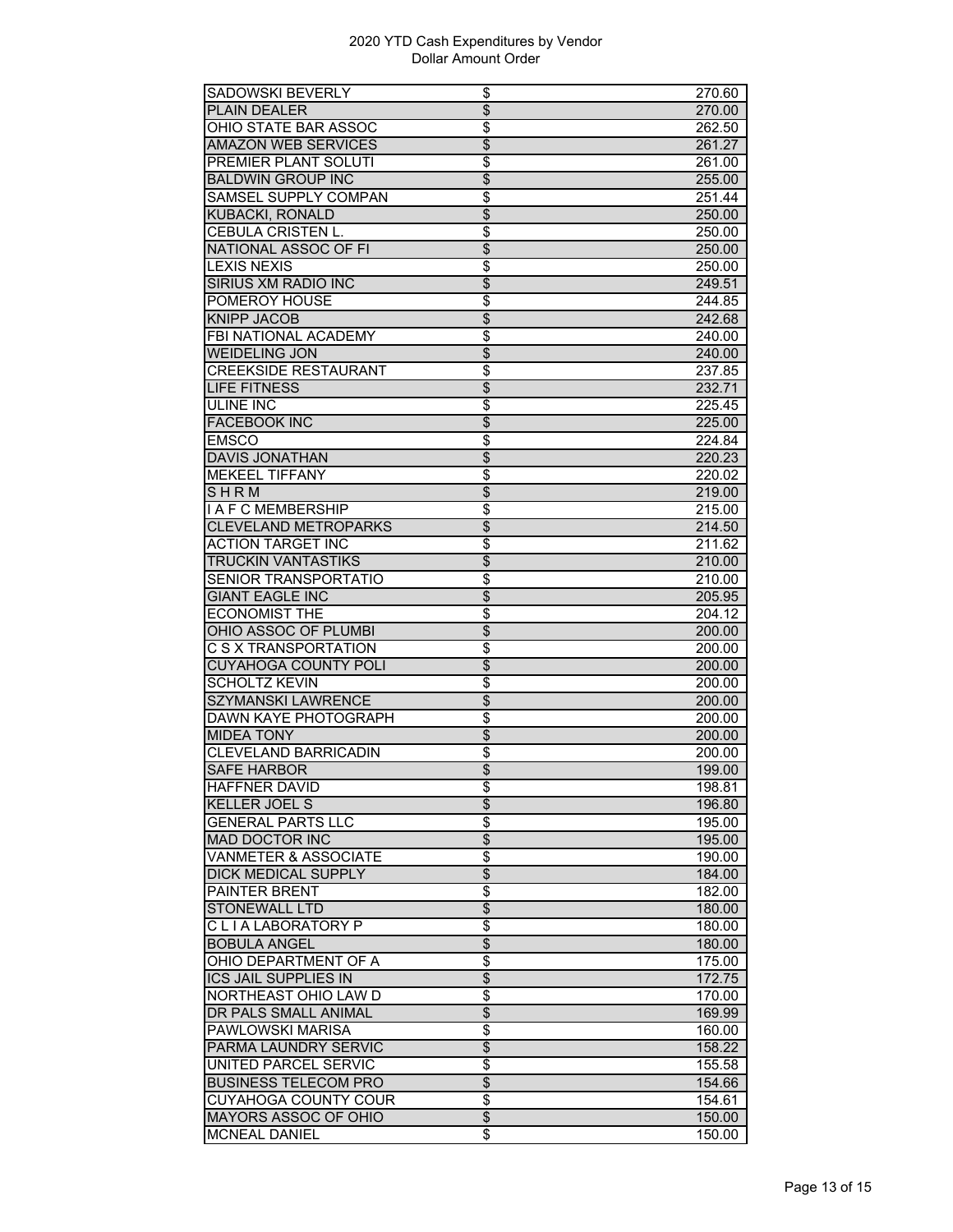| PETTY CASH DRAVES               | \$                        | 149.85 |
|---------------------------------|---------------------------|--------|
| CONCORD ROAD EQUIPME            | \$                        | 147.31 |
| <b>MACK'S INC</b>               | \$                        | 145.59 |
| <b>JUDCO INC</b>                | \$                        | 144.00 |
| <b>APO DEREK</b>                | $\overline{\$}$           | 140.00 |
| <b>FASTENAL COMPANY</b>         | $\overline{\$}$           | 139.46 |
| PRATHER HOLLY                   | $\overline{\$}$           | 138.00 |
| <b>HIRTS FLOWERS INC</b>        | \$                        | 133.65 |
| <b>MARIA GARDENS INC</b>        | $\overline{\$}$           | 127.88 |
| <b>SCHOOL SPECIALTY INC</b>     | \$                        | 125.02 |
| <b>GET AIR MIDDLEBURG H</b>     | \$                        | 125.00 |
| DEPARTMENT OF TRANSP            | \$                        | 125.00 |
| <b>LIFEGUARD STORE</b>          | $\overline{\$}$           | 121.50 |
|                                 |                           |        |
| <b>IMSA</b>                     | $\overline{\$}$           | 120.00 |
| <b>SAM CARBIS SOLUTIONS</b>     | $\overline{\$}$           | 119.25 |
| <b>WALCOM INC</b>               | \$                        | 115.00 |
| <b>MERCHANTS METAL</b>          | $\overline{\$}$           | 112.60 |
| MEANEO                          | \$                        | 110.00 |
| OHIO INDEPENDENT ARB            | \$                        | 110.00 |
| <b>BROWNELLS</b>                | $\overline{\$}$           | 105.73 |
| <b>VERMEER SALES &amp; SERV</b> | $\overline{\$}$           | 105.46 |
| SAZIMA KATHY                    | $\overline{\mathfrak{s}}$ | 105.13 |
| <b>O'SULLIVAN PATRICK</b>       | \$                        | 104.80 |
| 911TRAINER.COM                  | \$                        | 100.95 |
| PETTY CASH DUBOVEC              | \$                        | 100.50 |
| <b>OHIO STATE FIREFIGHT</b>     | \$                        | 100.00 |
| <b>CLEVELAND SOUTHWEST</b>      | $\overline{\$}$           | 100.00 |
| <b>COUNTY TREASURER'S</b>       | \$                        | 100.00 |
| IABTI                           | $\overline{\$}$           | 100.00 |
| <b>TERNES KENNETH A</b>         | \$                        | 100.00 |
| <b>ALL PRO FREIGHT SYST</b>     | $\overline{\$}$           | 100.00 |
| <b>HOLIDAY DESIGNS INC</b>      | \$                        | 96.24  |
| PRO-TECH SECURITY SA            | $\overline{\$}$           | 95.00  |
| <b>BRANIC JEFFREY P</b>         | $\overline{\$}$           | 95.00  |
| <b>SOBCZYNSKI ED</b>            | $\overline{\$}$           | 90.39  |
| <b>OBLAK REBECCA</b>            | \$                        | 88.36  |
| <b>BROADVIEW HEIGHTS CI</b>     | $\overline{\$}$           | 85.00  |
| <b>CHAGRIN VALLEY REGIO</b>     | \$                        |        |
|                                 |                           | 85.00  |
| <b>BILEY MARK</b>               | \$                        | 84.78  |
| <b>CHARLILLO STEPHANIE</b>      | \$                        | 84.00  |
| UPS STORE LLC                   | \$                        | 82.11  |
| <b>CLEVELAND METROPOLIT</b>     | \$                        | 80.00  |
| <b>CWKK CORP</b>                | \$                        | 79.00  |
| SQUARE 22                       | \$                        | 78.34  |
| <b>SUN NEWSPAPERS</b>           | $\overline{\$}$           | 78.00  |
| PIECHUTA HOLLY                  | \$                        | 75.00  |
| <b>TWILIO INC</b>               | \$                        | 74.02  |
| <b>GREATER CLEVELAND CH</b>     | \$                        | 70.00  |
| <b>GALAXY AUDIO INC</b>         | $\overline{\$}$           | 66.67  |
| ZACHARYASZ ANTHONY              | \$                        | 66.27  |
| <b>KEPPLER JASON</b>            | $\overline{\$}$           | 66.27  |
| <b>JOHNSON NATHAN</b>           | \$                        | 66.27  |
| <b>JAMISON NEAL</b>             | \$                        | 65.00  |
| M P H INDUSTRIES INC            | \$                        | 64.53  |
| <b>HOTTELL JOHN</b>             | $\overline{\$}$           | 64.37  |
| <b>AMERICAN JAIL ASSOCI</b>     | $\overline{\$}$           | 60.00  |
| <b>AUTHENTIC PIZZA LLC</b>      | \$                        | 60.00  |
| <b>HOLDER JOSHUA</b>            | $\overline{\mathfrak{s}}$ | 60.00  |
| <b>LENGAL DENISE</b>            | $\overline{\$}$           | 55.43  |
| <b>NODE</b>                     | \$                        | 55.00  |
|                                 |                           |        |
| <b>WRIGHT SHEENA</b>            | \$                        | 54.36  |